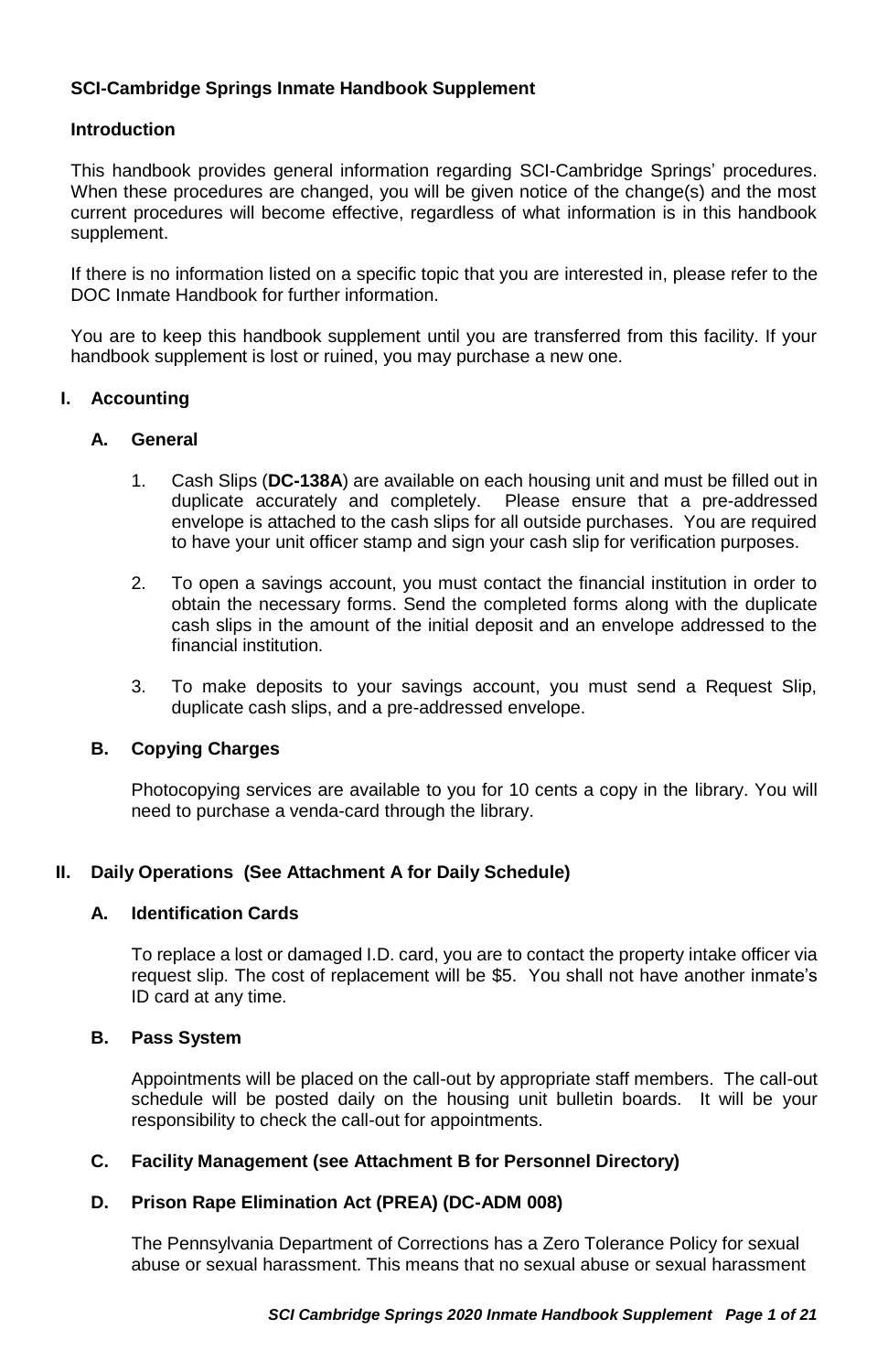is tolerated, including abuse by inmates and by staff. Furthermore, inmates and staff who report sexual abuse or sexual harassment, or cooperate in a PREA investigation, shall be protected from retaliation. Sexual abuse includes sexual abuse by another inmate or sexual abuse by a staff member, contractor or volunteer. (28 C.F.R. Part 115, §115.11)

- 1. Sexual activity between a staff member and an inmate can **never** be consensual and is **always** against the law.
	- a. Zero Tolerance means that anyone who engages in, fails to report, or knowingly condones sexual abuse or sexual harassment of an inmate shall be subject to disciplinary action, up to and including termination, and may be criminally prosecuted.
- 2. Sexual abuse of an inmate by another inmate includes any of the following acts, if the victim does not consent, is coerced into such act by overt or implied threats of violence, or is unable to consent or refuse: (§115.6)
	- a. Contact between the penis and the vulva or the penis and the anus, including penetration, however slight;
	- b. Contact between the mouth and the penis, vulva or anus;
	- c. Penetration of the anal or genital opening of another person, however slight, by a hand, finger, object or other instrument; and
	- d. Any other intentional touching, either directly or through the clothing, of the genitalia, anus, groin, breast, inner thigh, or the buttocks of another person, excluding contact incidental to a physical altercation.
- 3. Sexual abuse of an inmate by a staff member, contractor or volunteer includes any of the following acts, with or without the consent of the inmate: (§115.6)
	- a. Contact between the penis and the vulva or the penis and the anus, including penetration, however slight;
	- b. Contact between the mouth and the penis, vulva, or anus;
	- c. Contact between the mouth and any body part where the actor has the intent to abuse, arouse, or gratify sexual desire;
	- d. Penetration of the anal or genital opening, however slight, by a hand, finger, object, or other instrument, that is unrelated to official duties or where the actor has the intent to abuse, arouse, or gratify sexual desire;
	- e. Any other intentional contact, either directly or through the clothing, of or with the genitalia, anus, groin, breast, inner thigh, or the buttocks, that is unrelated to official duties or where the actor has the intent to abuse, arouse, or gratify sexual desire;
	- f. Any attempt, threat, or request by an actor to engage in the activities described above;
	- g. Any display by an actor of his/her uncovered genitalia, buttocks, or breast in the presence of an inmate; and
	- h. Voyeurism. Voyeurism by a staff member, contractor, or volunteer means an invasion of privacy of an inmate by staff for reasons unrelated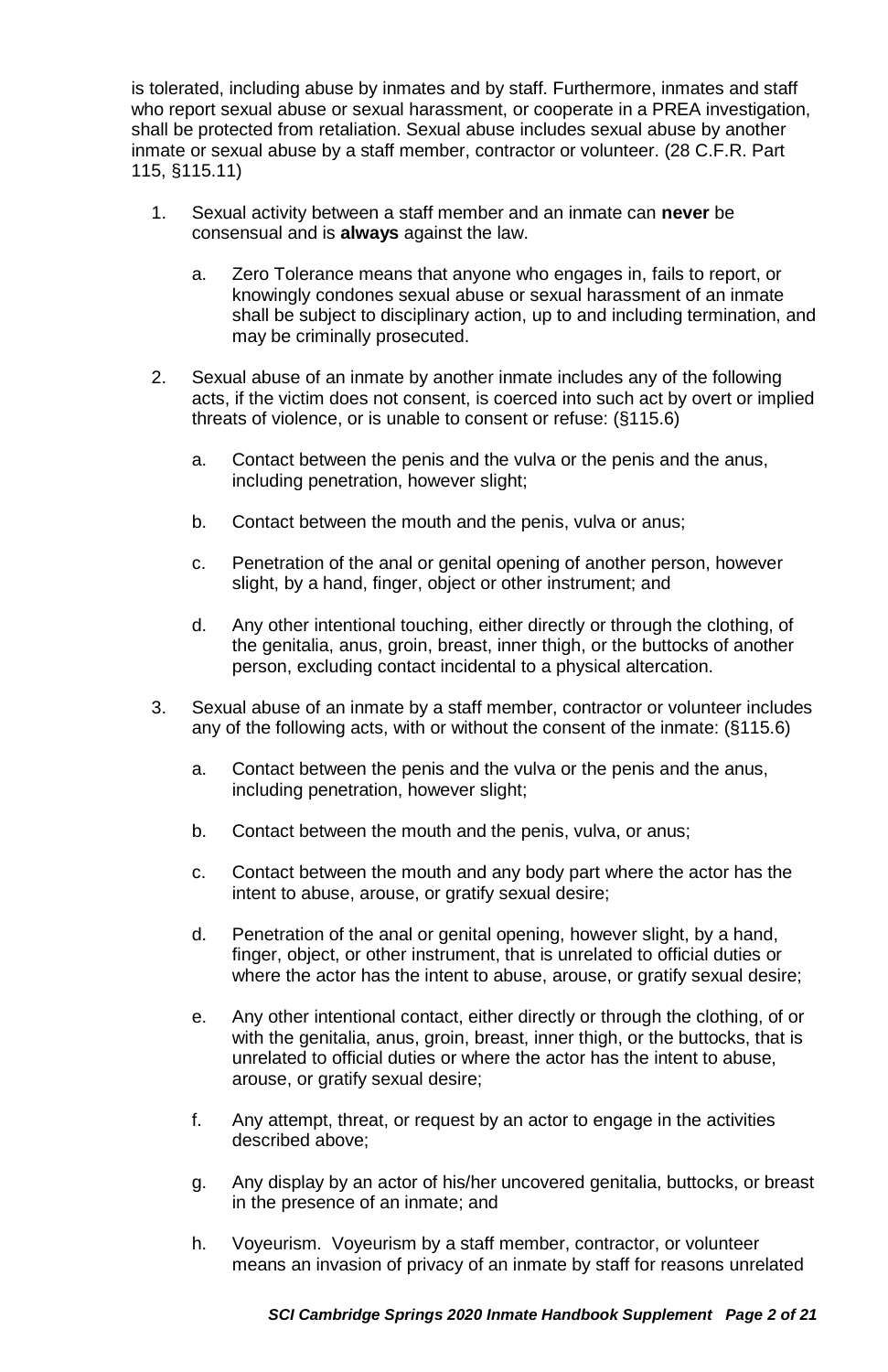to official duties, such as peering at an inmate who is using a toilet in his or her cell to perform bodily functions; requiring an inmate to expose his or her buttocks, genitals, or breasts; or taking images of all or part of an inmate's naked body or of an inmate performing bodily functions.

- 4. Sexual Harassment
	- a. Repeated and unwelcome sexual advances, requests for sexual favors, or verbal comments, gestures, or actions of a derogatory or offensive sexual nature, by one inmate directed toward another.
	- b. Repeated verbal comments or gestures of a sexual nature to an inmate by a staff member, contractor or volunteer including demeaning references to gender, sexually suggestive or derogatory comments about body or clothing, or obscene language or gestures. (§115.6)
- 5. Methods of Reporting for Inmates, Friends, Family and the General Public
	- a. An inmate who is a victim of sexual abuse or sexual harassment by another inmate or staff member should:
		- (1) make a verbal or written report to any staff member;
		- (2) submit a **DC-135A, Inmate Request to Staff Member**; or
		- (3) submit a written report to the Sexual Abuse Reporting Address: BCI/PREA Coordinator, 1800 Elmerton Ave., Harrisburg, PA 17110.
	- b. Third party reports can be made to the Sexual Abuse Reporting Address, BCI/PREA Coordinator address 1800 Elmerton Ave., Harrisburg, PA 17110 (§115.51, §115.54)
- 6. Victims of Sexual Abuse Have Access to Free Support Services (§115.53)
	- a. Write to request more information:

PCAR Pennsylvania Coalition Against Rape P.O. Box 400 Enola, PA 17025 You may also contact your facility's PREA Compliance Manager for access to this service.

#### **E. Inmate Grievance System (DC-ADM 804)**

See **Personnel Directory** (**Attachment B)** for the name of the Grievance Coordinator. Grievance forms are located on each unit and can be requested from the unit officers.

#### **III. Inmate Services/Privileges**

## **A. Cable Television (DC-ADM 002)**

1. Channel 44 is designated as the institution's movie channel. This channel will be used to show institution-wide movies. Only G, PG, and PG-13 movies will be aired.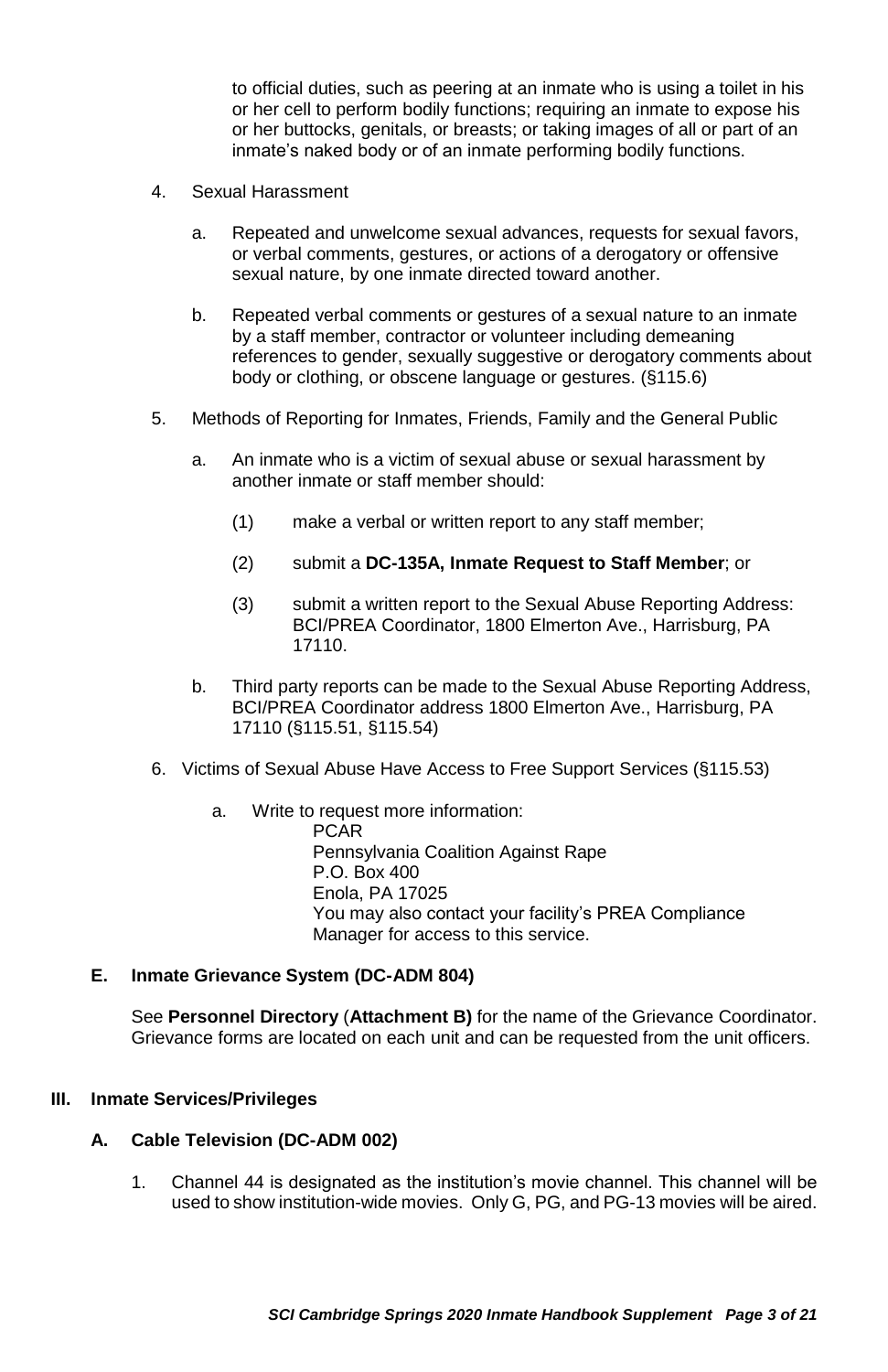- 2. Channel 45 is designated as the institution's informational channel. The channel will serve as an in-house channel for broadcast messages, treatment and other inhouse programming for viewing by the inmate population.
- 3. Cable cords will be issued by unit and will be turned into the unit managers when service is disconnected.
- 4. You should contact your unit officer to resolve any problems. If necessary, the unit manager will be notified to make necessary arrangements to correct the issue.
- *5.* Questions related to billing will be handled by the inmate accounts. Concerns related to technical difficulties should be directed to Maintenance. No reimbursements will be made for partial interruptions of services, to include issues with individual channels, unless otherwise approved by the Superintendent.
- 6. If you are placed in the RHU or going out on Writ (ATA), it is your responsibility to notify the business office to cancel the cable service; otherwise, monies will continue to be deducted.
- 7. If you transfer from a facility that is serviced by Correctional Cable TV (CCTV), you are permitted to transfer that service provided that facility is also serviced with CCTV. The facility will not be responsible for any reimbursement of funds, which occur during the period of transfer.
- 8. Upon arrival to SCI-Cambridge Springs and for in-house cell moves, staff have three business days to activate your cable once the Business Office has been notified of your change in cell assignment.

#### **B. Cell Assignments**

- 1. Inmate requests for cell changes will be evaluated by the unit management team. To request a cell change, you are to first contact the unit officer. If a resolution cannot be made, a **Room Change Request Form** may be submitted for vote by the unit management team and you will be notified of the outcome.
- 2. Staff initiated cell changes for safety or security reasons may occur at any time with approval of the unit manager or the shift commander, or their designees.

#### **C. Education (Academic and Vocational)**

1. Program Schedule

The education department operates on a Monday through Friday schedule from 0800 to *1535*.Classes are open entry and self-paced. Availability and class schedules are posted when specific programs are operational. Approximate class times are:

| Period 1: | 0800 to 0930 |
|-----------|--------------|
| Period 2: | 0930 to 1045 |
| Period 3: | 1300 to 1430 |
| Period 4: | 1430 to 1535 |

- 2. Rules for Applying for Educational Programs
	- a. You will meet with the education department during your initial interview at SCI-CBS.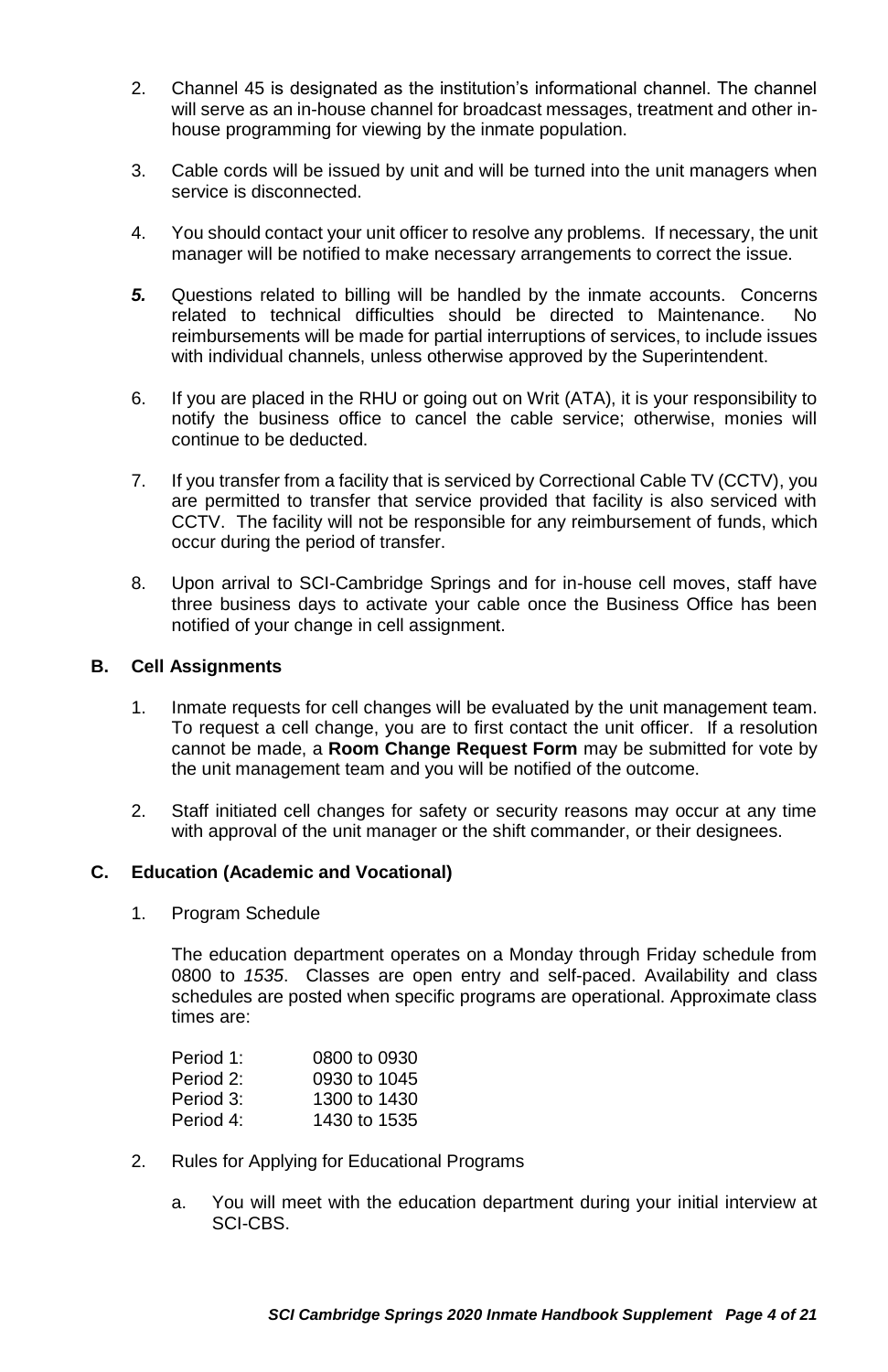- b. If you are interested in an educational programs, you must send an **Inmate Request to Staff** (**DC-135A**) to the Educational Guidance Counselor.
- c. Vocational Programs: Entrance into programs will be based on the availability of space in the class, time requirements and potential for achievement. It may be necessary for a candidate to prepare for vocational classes by taking formal or informal classes to raise reading and math levels.
- d. If you complete a vocational program for which you will receive certification, you will not be permitted to participate in another program. It is imperative that all inmates have equal opportunity and seat space is limited.
- e. Tutoring on your unit in reading and math for students enrolled in school may be available through the education department.
- 3. Library Services
	- a. The main library is located in building #4 on the second level (Room 254)*.* In order to use the main library, you will need to sign up for a library appointment on your housing unit and be placed on the call-out.
	- b. The main library is open throughout the week as follows: Leisure hours are Sunday/Monday (0800-1045 and 1300-1535), Tuesday (0800-1045, 1300- 1535 and 1800-1950), Wednesday (0800-1045 and 1800-1950), Thursday (0800-1045, 1300-1535, and 1800-1950) and Friday/Saturday (0800-1045 and 1300-1535). In the event that unforeseen circumstances arise with scheduling, the library hours may be temporarily adjusted.
	- c. The main library contains work areas to do school and personal research. All the books that circulate are loaned out for a period of two weeks. You are permitted to have six books out at a time. Different restrictions apply to inmates in segregation status.
	- d. The main library contains books for recreational reading and supplemental material to the education courses. Questions about the library should be directed to the librarian or the library assistant.
	- e. Satellite mini-libraries are in place on each unit. You can check out books and materials on a wide assortment of topics. Satellite mini-libraries are staffed by inmate library aides and offer services several days a week at various times in the day and evening.

# **D. Grooming (DC-ADM 807)**

The cosmetology shop is located in building #4 on the second level (room 222). The shop hours are from 0830-1030 and 1330-1430. To be scheduled for services, you must send the **Cosmetology Service Request Form** (located on the units) to the cosmetology instructor, along with the appropriate number of tickets. The cosmetology instructor will then schedule you accordingly. You are eligible for one haircut every 30 days. Failure to respond to your call-out will result in loss of services until you request to be rescheduled.

## **E. Mail and Incoming Publications (DC-ADM 803)**

1. All mail is collected each morning. No mail will be added once it has been collected, nor can mail be pulled from the boxes. Only authorized staff will collect the mail. Incoming mail and mail to be returned to inmates will be distributed every evening by unit officers.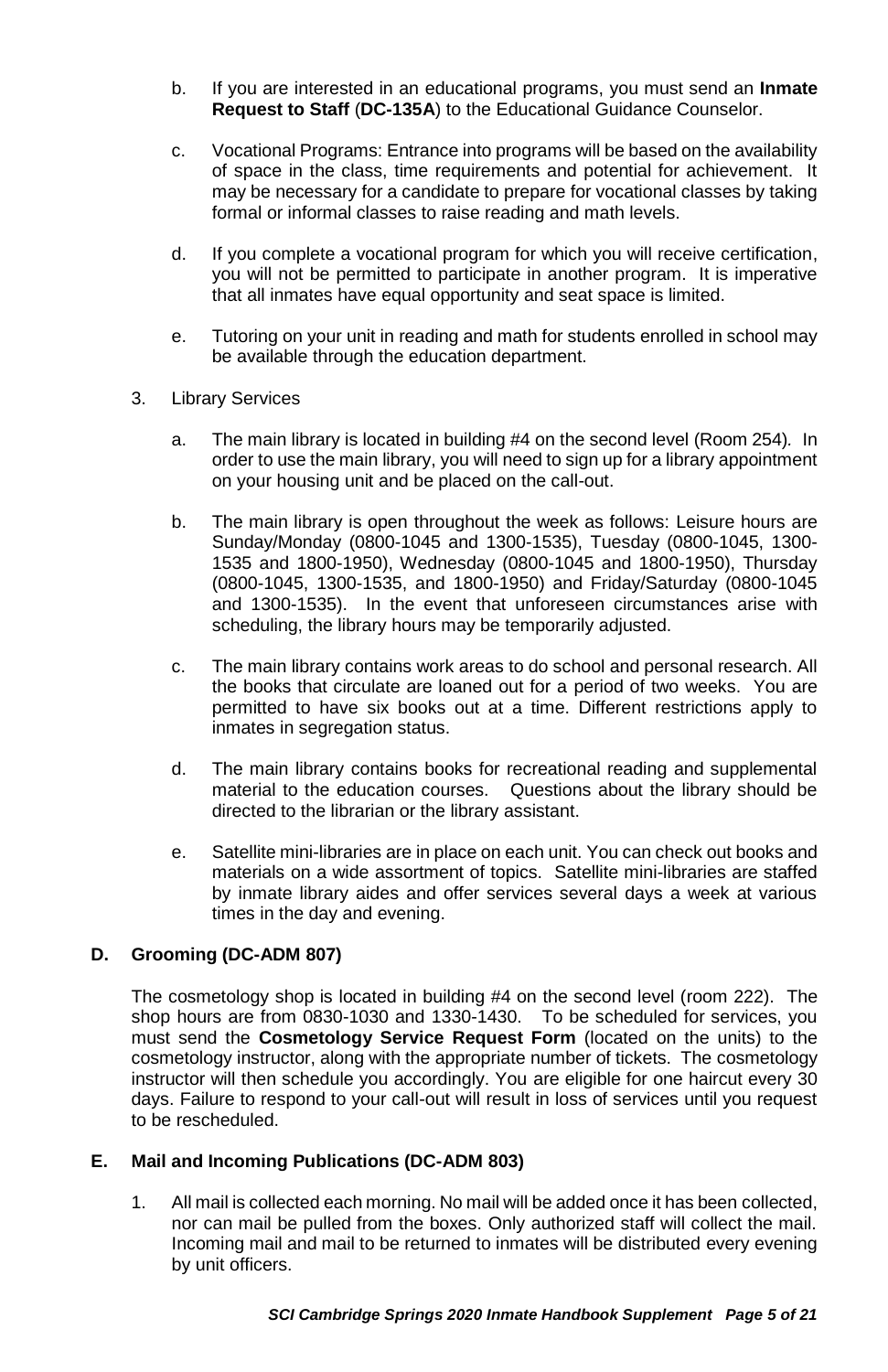- 2. If you wish to mail out a package, you must sign up in the unit for a mail out with the property office. There must be enough money on your account to cover the expense. An appointment will be scheduled via the call-out system. No packages will be sent C.O.D., and you will be assessed the cost of packaging and mailing. All packages will be shipped UPS unless regular mail is requested.
- 3. Confiscated items designated as "ship or destroy" must be mailed out within ten days after confiscation. If no valid cash slip is received, the item will be destroyed.
- 4. Envelopes brought from another institution will be exchanged appropriately by property staff.

## **F. Recreation and Activities**

- 1. Arts and Crafts: You may participate in in-cell arts and crafts in accordance with current policy and local procedures for the 07.08.01 and DC-ADM 815. In addition, there is an Arts & Crafts Sales Showcase that visitors may purchase inmate arts/crafts. All "Outside Purchase Approval Forms" that include art/craft items should be sent to Activities first. If you need additional information on arts/crafts, you need to send a request to the Activities Department.
- 2. Musical instruments may be purchased and played in accordance with current policy and local procedures for the 07.08.01 and DC-ADM 815. "Musical Instrument Permits" may be obtained from the Activities Department. All "Outside Purchase Approval Forms" that include musical instruments should be sent to Activities first.
- 3. An "Activities Event Schedule" and "Exercise Class Schedule" are posted weekly. In addition, Activities program announcements are posted for everything as it occurs. Sign up or attend according to these instructions/announcements when you see them posted. Examples include, but are not limited to: holiday programs, special events, intramural activities and sports, bingo, trivia, photos, bands, game tournaments, contests, shows, concession sales, etc.
- 4. There are some on-going programs that will not be posted but you may sign up for if you are interested/eligible: W.H.O. (Women Helping Others - Inmate Organization) and C.A.M.P. (Canines Achieving Miracles in Prison - Dog Program).

## **G. Religious Activities (DC-ADM 819)**

- 1. Program List
	- a. Bible Conferences
	- b. Catholic Right of Christian Initiation of Adults (R.C.I.A.)
	- c. Chapel Talk "Life Issues" Group
	- d. Holiday Programs
	- e. Holy Day Observances (per approved faith groups)
	- **Inspirational Movies**
	- g. Islamic Classes
	- h. Jehovah's Witnesses
	- i. Jewish Inmate Studies
	- j. Jewish Shabbat<br>k. Kairos (annual P
	- Kairos (annual Protestant Christian Retreat on grounds)
	- l. Leading in Faith and Education Certificate Program
	- m. Life in the Spirit Seminars
	- n. Metanoia (annual Roman Catholic Retreat on grounds)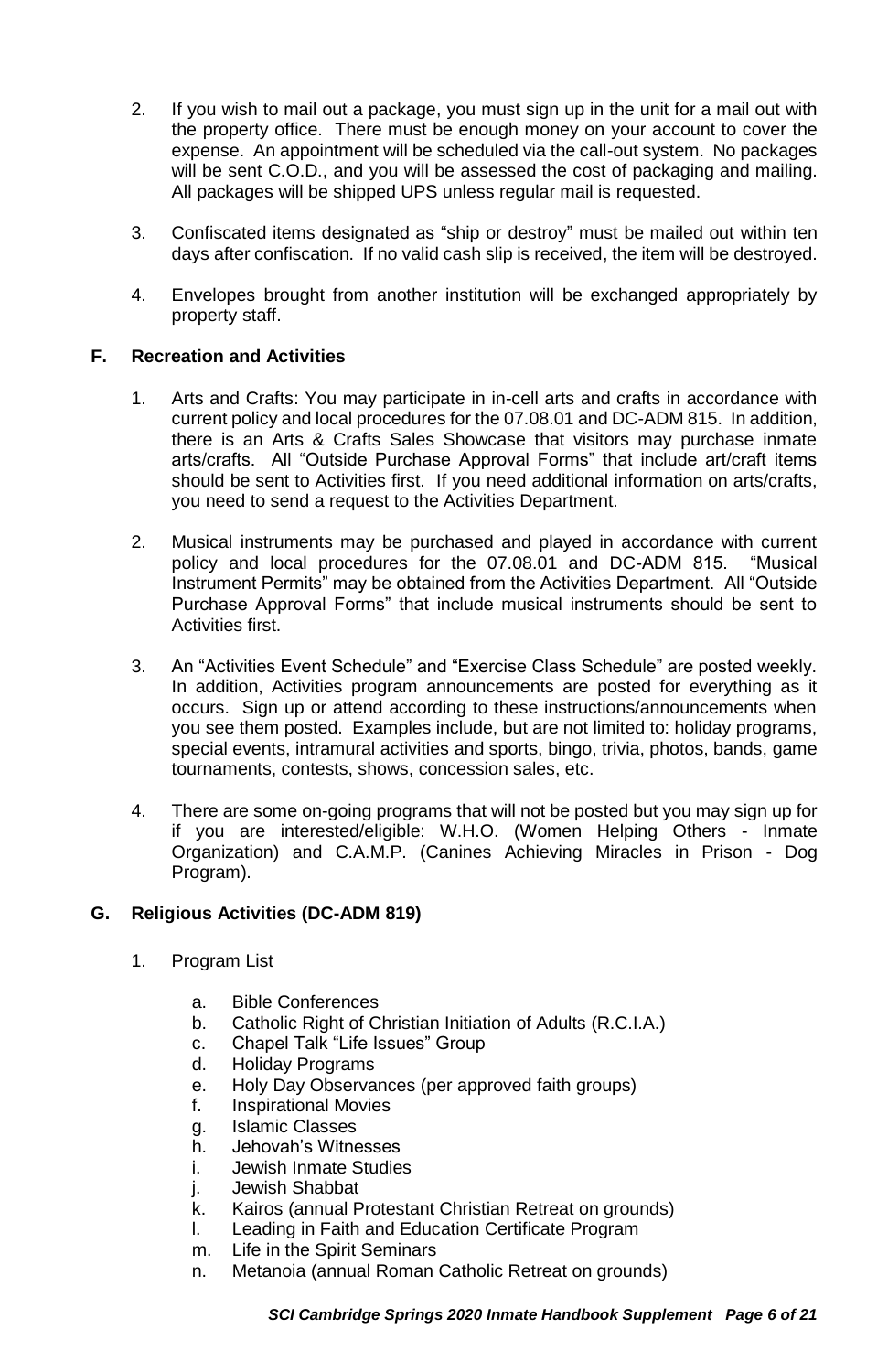- o. Quiet Time Prayer
- p. Special Programs
- q. Special Speakers
- r. Weekly Bible Study Groups
- 2. The weekly program schedule is available on the housing units.
- 3. You are permitted to attend the following Primary Service Gatherings when the move time is called:
	- a. Breaking the Chains
	- b. Catholic Mass Wednesday and Saturday
	- c. Jumah Service Friday
	- d. Protestant Gathering Saturday morning
	- e. Protestant Service Sunday
	- f. Women's Aglow third Tuesday
- 4. If you are in the TC Program or on cell restriction, you may only attend a Primary Service Gathering once per week. The following select services qualify as your one weekly service:
	- a. Catholic Mass Saturday only
	- b. Jumah Service Friday
	- c. Protestant Service Sunday
- 5. If you are interested in participating in Jumah, you must request an appointment to meet with the Islamic chaplain.
- 6. You may request pastoral counseling, visit the religious library, apply for religious programs, and receive Bible studies by submitting a request to the religious services department.
- 7. Spiritual advisors are approved through the chaplaincy department. Submit the supplemental visitors list with the name and address of the spiritual advisor to the religious services department. The chaplain will begin the process, which takes about six weeks.

## **H. Telephone Calls (DC-ADM 818)**

- 1. You are provided an opportunity to use the telephone, in accordance with **DC-ADM 818**.
- 2. Only one **Inmate Telephone Authorization Form** (**DC-8A**) will be processed upon commitment to the facility. It is your responsibility to properly fill out the form and submit it to your counselor.
- 3. To make changes to your phone list, you must submit a **Supplementary Authorized Inmate Telephone Numbers Form** (**DC-8B**) to your respective Unit Manager between the  $1<sup>st</sup>$  and  $5<sup>th</sup>$  day of the month. DO NOT SUBMIT MORE THAN ONE FORM PER MONTH. These forms will then be processed accordingly by the Inmate Phone Site Administrator.
- 4. The inmate phones are available for use from 0700 hours to 2030 hours daily.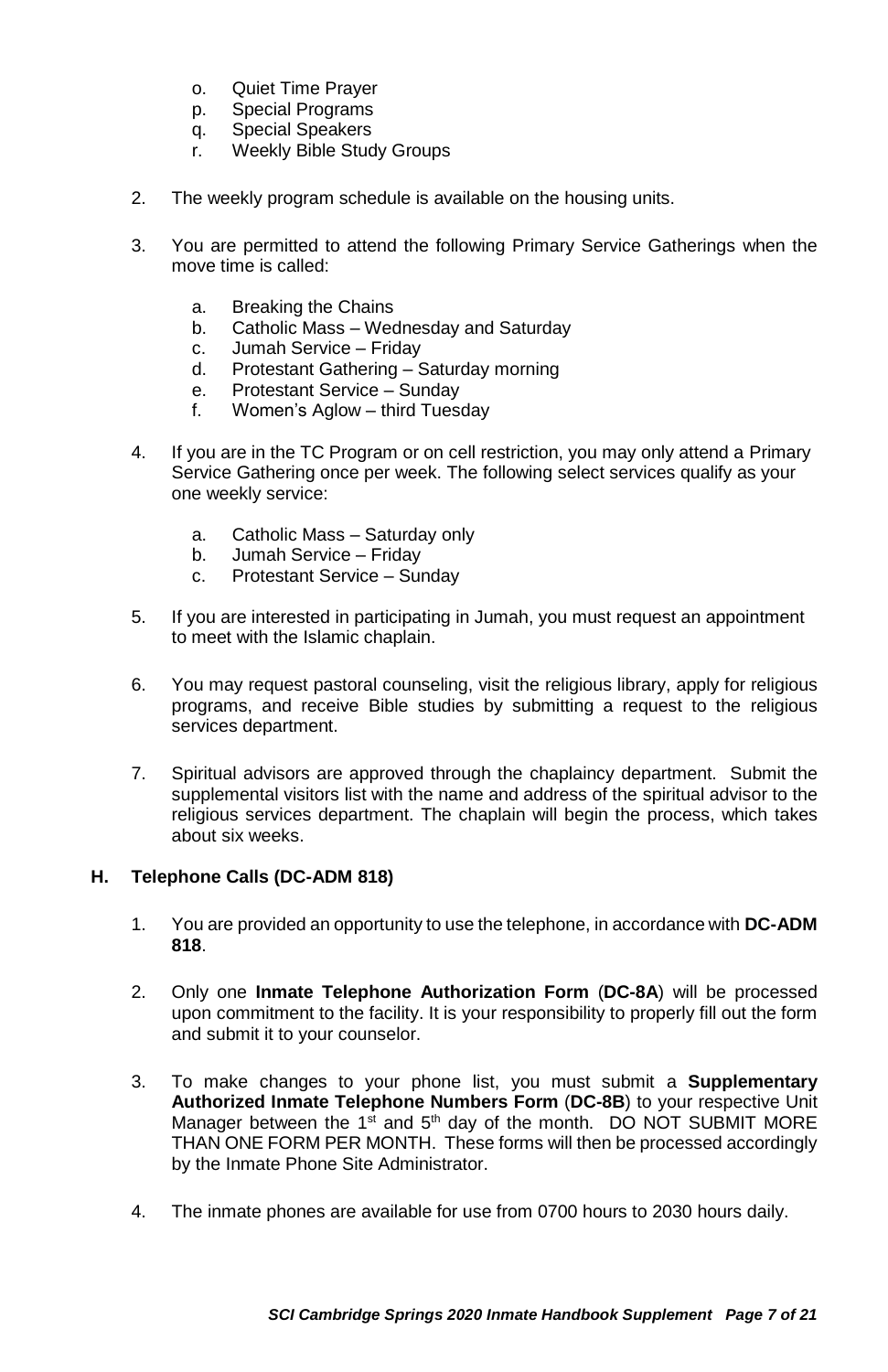## **IV. Organizations (DC-ADM 822)**

Submit a request slip to the activities department if you would like to be involved in the W.H.O. (Women Helping Others) Organization at SCI-Cambridge Springs.

## **V. Legal Issues**

## **A. Legal Services (DC-ADM 007)**

- 1. Law Library
	- a. All scheduling for law library will be done by submission of a **Law Library Request Form** addressed to the library. You will be placed on the call-out accordingly.
	- b. Inmates on cell restriction or LOP who require legal access must also submit a Law Library Request Form to the library. You will be scheduled for a maximum block of one hour per day for the law library.
- 2. Notary Services
	- a. Documents must be complete, but UNSIGNED. The notary may not give legal advice. Requests for appointments must be made via request slip to the Library staff.
	- b. Inmates housed in the RHU must submit a **DC-135A, Inmate Request to Staff Member,** to the Library staff asking for notary services.
- 3. Photocopies

Venda Card Details: Three Venda card forms are to be completed and returned to the library where they will then be forwarded to inmate accounts for processing. You are to sign up to visit the library in one week to ten days to pick up your Venda card. Three Venda card forms must be filled out and returned to the library each time you want to add more money to your Venda card. The card must be given to library staff in order to have the money credited to the card. There is a \$2.50 replacement fee if the card is lost, damaged, or stolen. Surrender the card to the library just before you leave the institution. Do not use anyone else's Venda card or make copies for any other inmate with your Venda card as this activity is subject to misconduct.

## **VI. Medical Services**

## **A. Accommodations for Inmates with Disabilities (DC-ADM 006)**

If you are seeking an accommodation for a disability, you shall submit a request using the **Inmate Disability Accommodation Request Form** to the Corrections Healthcare Administrator (CHCA).

## **B. Medical Services (DC-ADM 820)**

- 1. Sick Call
	- a.Sick call will be conducted Monday through Friday. Sick call for RHU will be conducted seven days per week.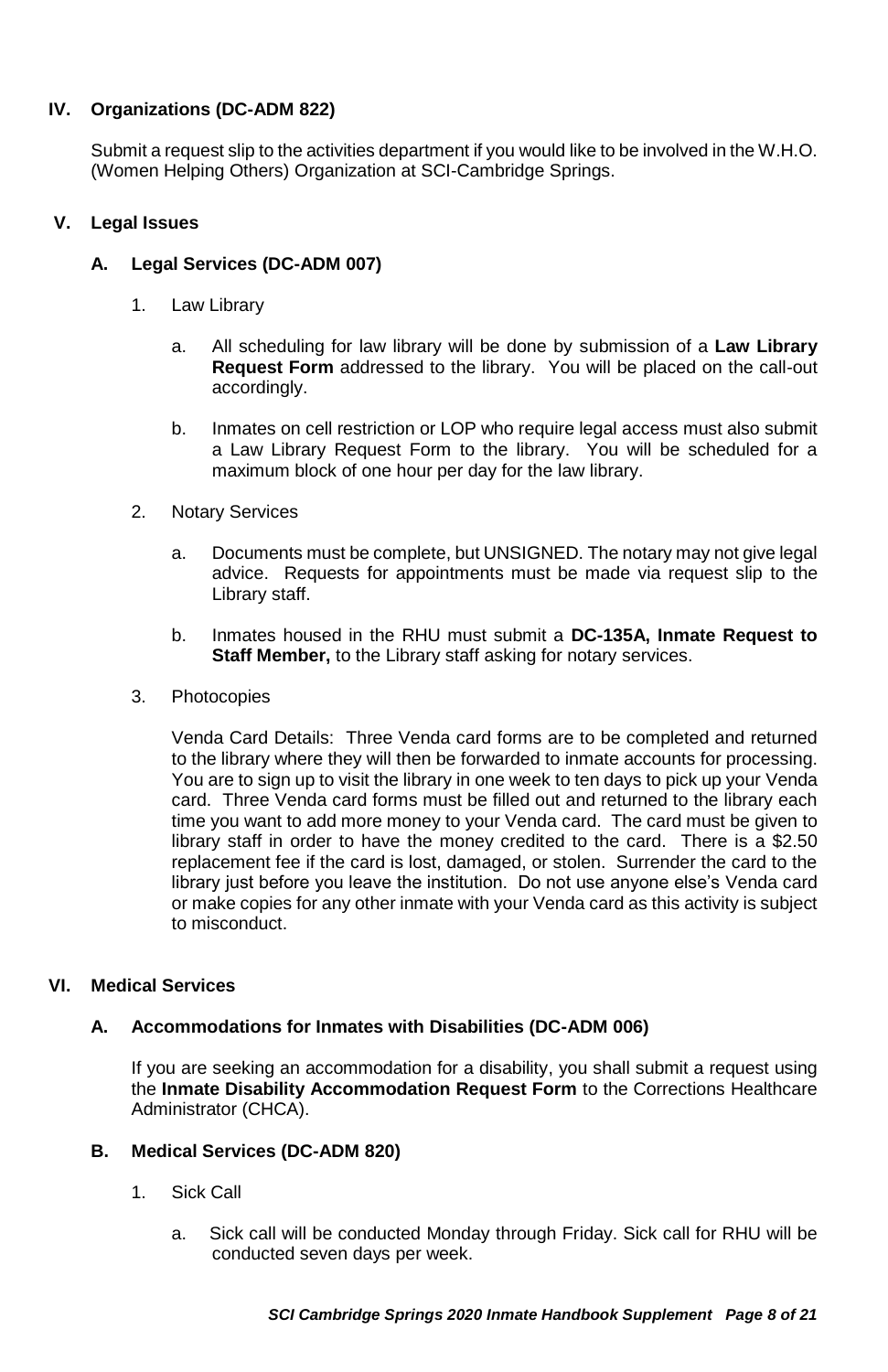- b. To access medical services, you must place your completed sick call slip in the sick call box, located on all housing units. Sick call requests are available from the unit officer.
- c. If you are on a medical call-out, you must lay in from work or other activities on the day of your appointment. You are not permitted to leave for a call-out from work or an activity. All call-outs will originate from your housing unit.

#### 2. Co-Pay

Medical and dental services are assessed a co-payment for all sick call and initial medications, except for chronic care, which is defined per *DC-ADM 820.*  Medication prescriptions, which are not chronic care medications, require a sick call request and will be charged a medication co-pay.

#### 3. Medication Line

The medication lines are located in building #3 on the first level.While in line, you are to maintain your position. Line jumping and other disorderly conduct will result in a misconduct.

4. Over-the-Counter Medications

Over-the-counter medications are available for purchase through Inmate Commissary. You need to discuss this with the medical provider since these can react with other medications.

#### 5. Dental Care

Dental services may be obtained by submitting a sick call request and dental copays will be assessed. Routine hygiene appointments will be scheduled accordingly by Dental staff and will not be assessed a co-pay fee.

6. Medical Lay-In

When you are granted a medical lay-in for a specific period of time, you must return to your cell promptly after your appointment where you will remain for the duration of the lay-in except for those activities authorized in writing by the medical department. You will be given a copy of the medical restrictions.

7. Medical Call-outs and/or Passes

All medical call-outs and/or passes are a priority. You may be subject to a misconduct for not responding to a medical pass and/or scheduled appointment.

8. Psychiatric Services

If you are having difficulties coping due to mental health problems, psychiatric services are available by referral from medical, psychology, unit management, and/or security staff. A section on Suicide Prevention is located at the end of this handbook for further review and assistance.

9. Self-Medication Program

 Any blister pack of pills issued will have specific directions for your medication written by the pharmacy. You will be required to return the used or unused self-medication package at the pill line to receive your next supply of medication. All medication is to remain in its issued blister pack or bottle.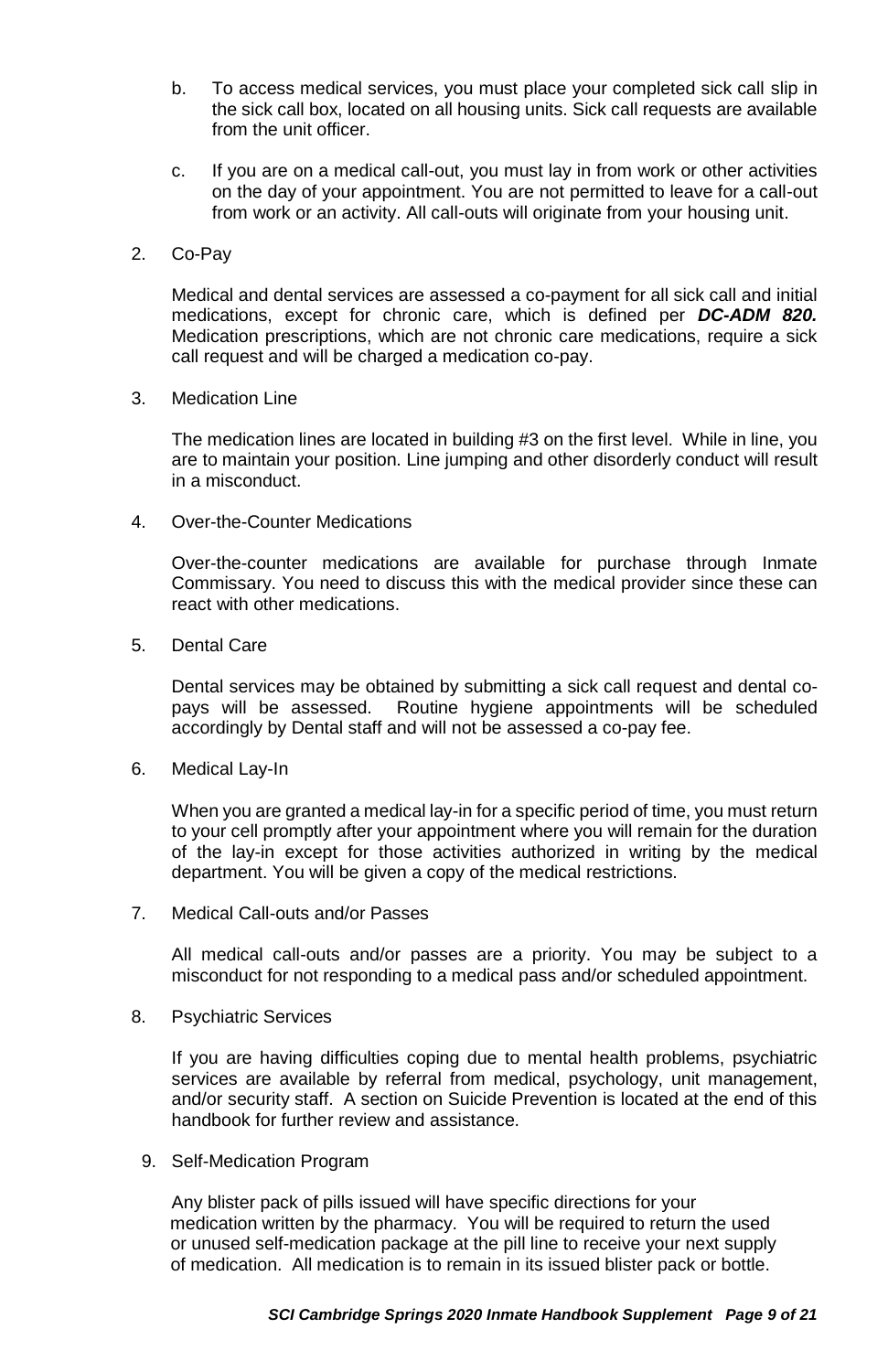No blister packs can be taken to the Dining Hall or work.

## **VII. Property (DC-ADM 815)**

## **A. Basic Issue**

- 1. Altering of institution clothing in any manner is not permitted. Additionally, trouser cuffs may not be worn inside of socks. Pants will be worn at the waist as appropriate. The pant legs of all issued pants may be rolled/cuffed no more than four inches above the ankle. The cuffs of both pant legs must be of equal length/height. Shirts are to be buttoned and tucked inside trousers. Undergarments will not be displayed.
- 2. Clothing with logos is not permitted except as approved by the Superintendent, such as a Run-A-Thon t-shirt.
- 3. You must be properly attired anytime you leave your cell except for showers. This includes a bra, panties, shirt, trousers, sweats or shorts, when appropriate, socks, and sneakers, or shoes. When leaving the cell for showers, you will have either a robe or be properly attired with sweats or browns. Footwear is necessary when traveling to and from the shower.
- 4. Hats and sunglasses (unless medically approved) are not permitted to be worn inside buildings.

## **B. Commissary**

- 1. Commissary catalogs with prices and limit restrictions are available on the housing units.
- 2. Bubble sheets should be turned in to the Housing Unit Officer by Wednesday evening at 2100 hours unless otherwise posted due to a holiday. The bubble sheet must be signed and ID must be shown when submitting it. Five digit catalog numbers are required for each item ordered. All bubbles must be properly filled in to process the order. Only one bubble sheet will be processed per scan per inmate.
- 3. All ticket sales are final. Partially used ticket booklets will not be refunded. Staff are not responsible for unused tickets.

#### **C. Outside Purchases**

- 1. Send two **DC-138A Cash Slips** for the total amount of the order along with your completed **DC-815A**, **Outside Purchase Request** to property for processing. Be sure to include the vendor name, all shipping and handling charges and a description of your desired purchase on the same cash slip.
- 2. Include a pre-addressed envelope and a letter specifying items and total cost of the items for purchase (or order form) addressed to the vendor. Be sure to include your name, number, and facility address on all vendor order forms. If your free postage for the month is exhausted, you must include an additional two **DC-138A Cash Slips** for postage.
- 3. Checks void after six months. If your check has not been cashed after six months, it will be placed back onto your account.

#### **D. Personal Clothing**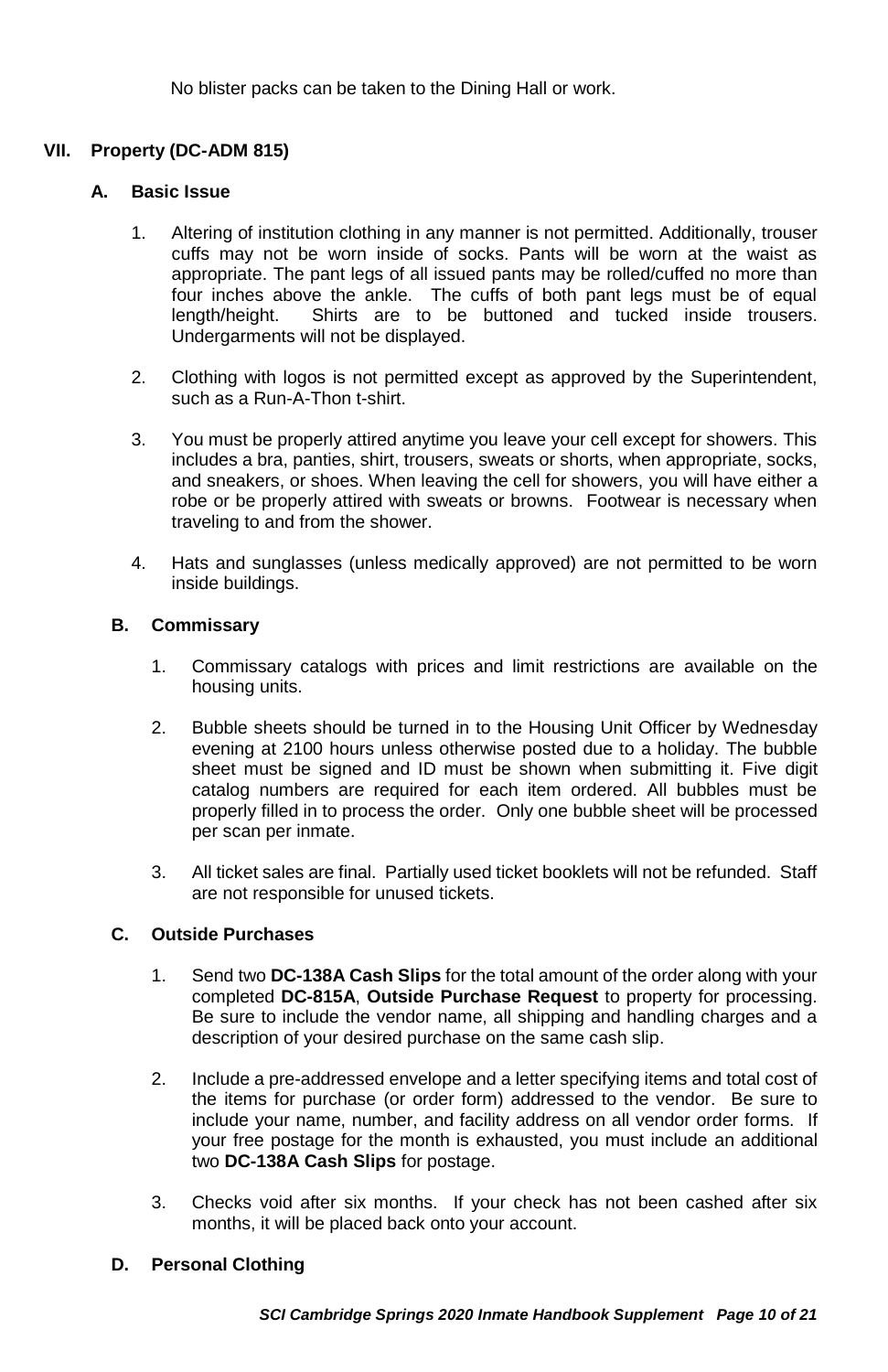- 1. Personal cocoa brown clothing may be worn during unit out after 1700 hours until 2100 hours and all day on weekends and holidays.
- 2. Cocoa brown athletic clothing may be worn to the yard, gym, unit out, and in your cell.
- 3. You must wear a personal bra, panties, t-shirt, and socks into the visiting room; however, no other personal clothing is to be worn in the visiting room. Thermal underwear may be worn to and from the visiting room but must be secured in the locker during visitation.

## **E. Personal Property Items**

1. All electronic items, shower shoes, sneakers, boots, thermals, jewelry, etc. must be disposed of at Property for accountability. Sign-up sheets for mail outs and property destruction are located on the housing units.

#### **VIII. Rules**

## **A. Housing Unit Rules**

- 1. Cell cleaning materials will be made available. The unit officer will issue cleaning supplies. You are responsible for signing out equipment and returning it promptly after use. No belongings are to be placed outside your cell while cleaning.
- 2. All authorized notices and signs shall be followed. Failure to do so may result in disciplinary action.
- 3. Cells must be clean and orderly each day. Your bed must be made prior to exiting your cell/dormitory and remain made at all times with blankets neat and corners tucked in unless you are in the bed. Cell content must comply with *DC-ADM 815.*
- 4. No hats or sunglasses are to be worn on the unit.
- 5. No loitering in prohibited areas.
- 6. You will be issued two rolls of toilet paper and one bar of soap weekly on an as needed basis. You should have no more than three rolls of toilet paper or two bars of soap in your possession.
- 7. Fruit must be consumed the same day it is brought back to the housing unit.
- 8. Read call-out sheets posted on unit bulletin boards daily. Call-out appointments are mandatory. When you are on a call-out, you need a pass. All call-outs will originate from your housing unit. You will not be permitted to leave for a call-out from work or an activity.
- 9. Earphones must be worn when playing your TV or radio. Volume should be kept to a minimum and should not be heard outside your cell. These devices are to be turned off while you are out of the cell.
- 10. Electronic musical instruments and instruments capable of using headphones must be used and played with headphones. Musical instruments are not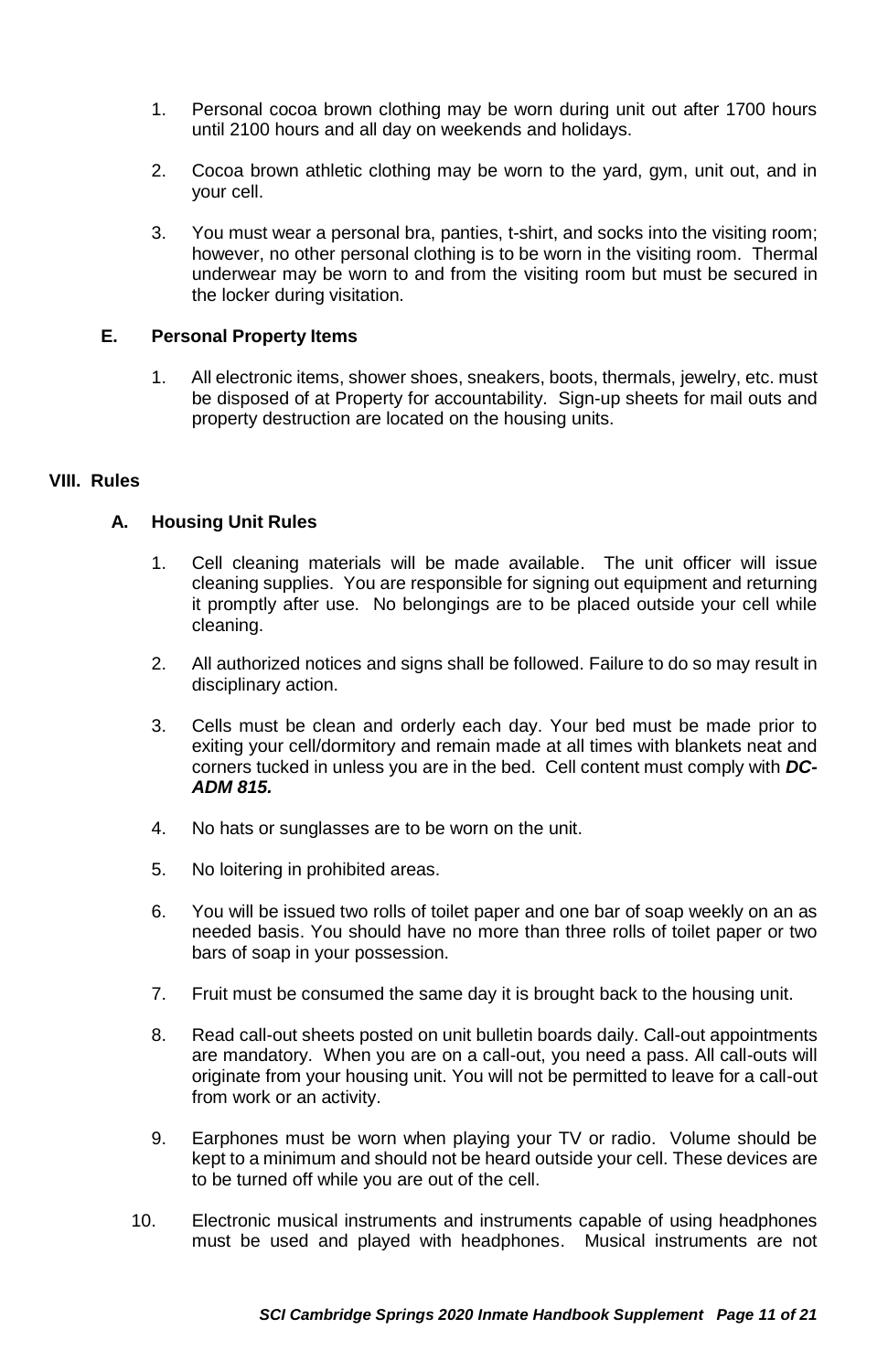permitted to be used in the Housing Unit Dayrooms. Musical instruments can only be played at Yard or in your cell between 1000 hours and 1900 hours.

- 11. Unit quiet time is from 2200 until general wake up at 0545.
- 12. This is a tobacco-free facility. Electronic cigarettes are available through commissary; however, the use of electronic cigarettes inside the housing units or any other building is prohibited (Clean Indoor Air Act). Smoking electronic cigarettes indoors is subject to misconduct.
- 13. When making moves throughout the facility, you are to stay on the *right* side of the walk to allow space for opposing traffic. Failure to abide by this rule may be subject to disciplinary action.
- 14. There are to be no clothes lines on the unit. You may only post pictures on your lockers. Nothing is to be taped to the walls. Nothing can obstruct clear view to windows, walls and other bunks.
- 15. At a minimum, all inmates must wear a t-shirt and pajama bottoms when inside their cells. This includes while sleeping. Any time outside of your cell, you must be properly dressed.

## **B. Dining Hall Rules**

- 1. After leaving the serving line, you are required to follow the seating instructions of the officers. You must remain seated until you have finished your meal.
- 2. Fighting or "horseplay" in the dining room or entry is considered a serious misconduct and will be treated as such.
- 3. You are expected to display consideration and respect for others by observing good table manners.
- 4. You are not permitted to bring any food or any other items into the dining room area from your cell or the visiting room.
- 5. Your unit will be called on a predetermined schedule. You must be punctual for the line movement and ready to depart your cell possessing your inmate ID card when called for meals. Inmates on special diets will attend main line when their respective unit is called. Alternative Protein (AP) line will be called when main line is complete.
- 6. You may take only one piece of fresh fruit to your cell. Food that is removed may not be fed to any animals.
- 7. You are not permitted to wear sweatshirts, sweatpants, or any other athletic clothing into the dining hall. Thermal underwear cannot be worn as an outer garment. Shower shoes are not permitted.

## **C. Laundry, Clothing Repair - Schedule and Rules**

- 1. Laundry must be turned in as designated by your unit schedule, which is posted on the housing unit bulletin boards. This includes linens and browns. All items must be clearly marked with your name and inmate number. No other markings will be permitted.
- 2. Linens and state issued clothing are labeled upon reception. Your linens may be sent to laundry twice a week with whites (towel, washcloth, sheet, and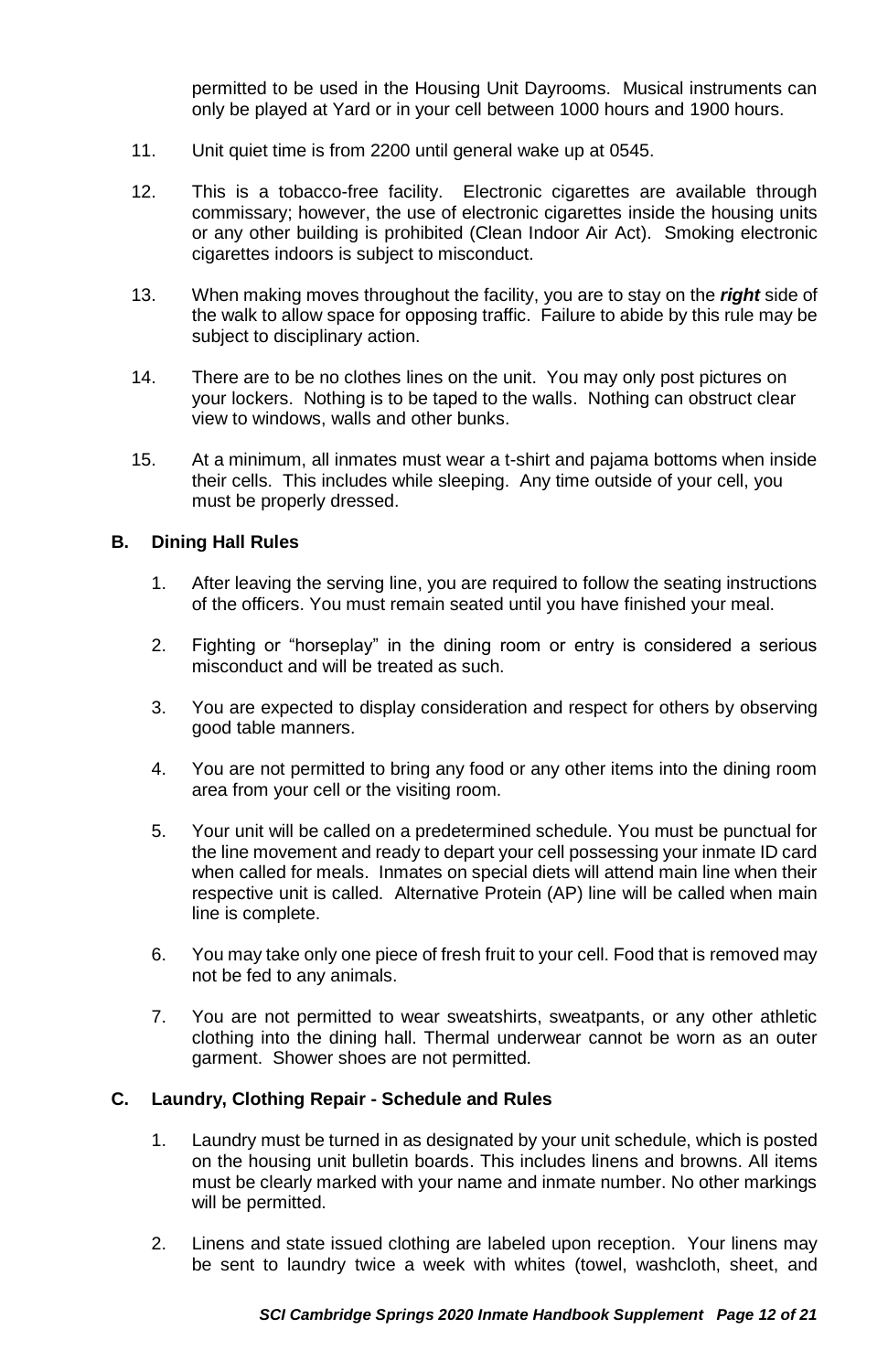pillowcase). Blankets may be sent to laundry once a month. If you are found to be in possession of excess linen items, disciplinary actions will be taken.

- 3. CI Laundry and the Institution are not responsible for any lost or damaged items without staff verification. It is your responsibility to ensure all items are marked and laundry bags are closed and secured correctly. Each inmate submitting bags, browns, etc. will have those items counted and logged prior to delivery to laundry holding for transport to CI. Any reported loss or damage must be verified by staff through these count and inspection procedures upon return. If issues are noted on the housing units, inmates must make staff immediately aware of lost items, unsecured or damaged bags. If you leave the distribution area and staff cannot verify discrepancies, items will not be replaced.
- 4. Clothing (fit) concerns must be discussed with your Unit Manager prior to writing to Laundry for replacement items.

## **D. Shower Schedule and Rules**

Refer to the unit for the shower schedule. Showers must be scheduled on the unit (one shower per day per inmate, with the exception of dietary workers who are permitted two showers per day.)

## **E. Yard Rules**

- 1. You are required to clear the metal detector for entry into yard.
- 2. You are required to remain at least six feet from the interior fence in the large yard.
- 3. No body contact sports are permitted except under the direct supervision and organization of recreational staff.
- 4. You will have five minutes to move to yard. You may choose to leave yard at halftime on the hour; otherwise, you will need to stay until the conclusion of yard.
- 5. Unstructured open yard and open recreation (held in dietary during evening winter hours) are held daily. Schedules and rules will be posted on bulletin boards located in each housing unit. Games and equipment are available to be signed out.
- 6. Yard/Open Recreation Equipment Sign-Out Procedures:
	- a. report with your inmate ID to the activities field house window or game table;
	- b. you are permitted to sign out one piece/set of equipment at a time;<br>c. fill out the "equipment sign out" form to include: name, DOC
	- fill out the "equipment sign out" form to include: name, DOC  $#$  and equipment;
	- d. turn in your ID to the activities worker to receive the equipment;
	- e. equipment should be turned in at least five minutes prior to the anticipated move time from Yard/Open Rec. You will receive your ID back upon returning the equipment.
- 7. Congregation of more than four inmates in the yard at any one time is prohibited, other than for organized athletic events.
- 8. The shift commander will determine when yard-out activity ends based on time, weather conditions, etc. Upon hearing the signal, you will be required to return to your housing unit promptly.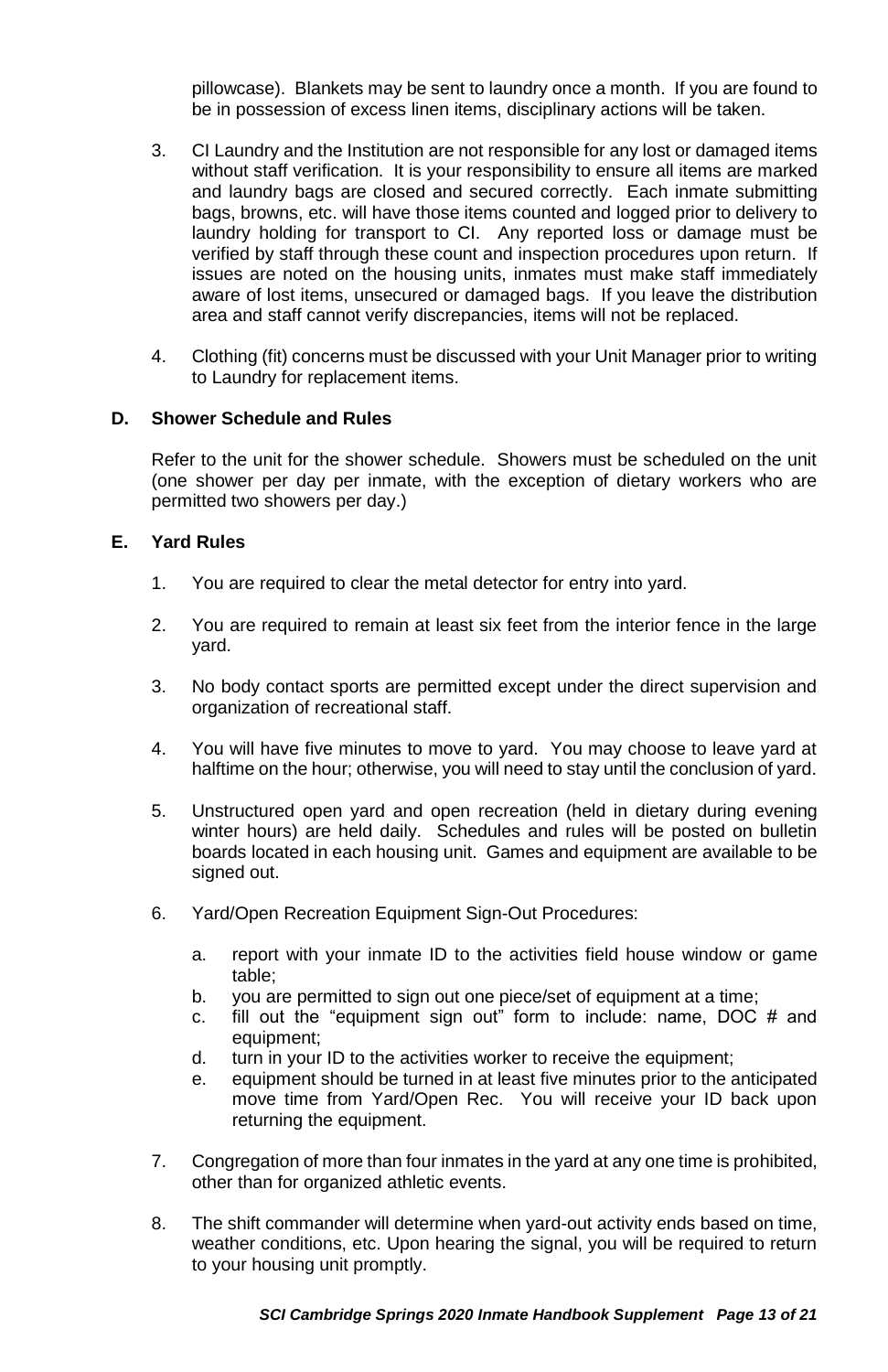- 9. Blankets, linen, and state towels are not permitted in the yard.
- 10. No recreational equipment (gloves, balls, games, etc.) is to be removed from authorized activity areas. All recreation equipment is to be returned to the field house or game table.
- 11. Scheduled recreational contests, practices, tournaments, etc., will have priority use of all equipment, facilities, fields, etc.
- 12. If you are placed on cell restriction or disciplinary custody, you will be afforded a one- hour exercise period per day in a specified area.
- 13. Items permitted in open yard are personal playing cards, approved musical instrument and sheet music, radios with headphones, tablets, umbrella/rain poncho (during inclement weather), one book or magazine, a comb and a reasonable amount of hair bands for braiding, and a few pieces of hard candy or cough drops. Unit games and cards may not be removed from the unit.

### **F. Work Rules**

- 1. You must be properly dressed (appropriate issued clothing) when you leave your housing unit.
- 2. Reading material, radios, tablets, and edible commissary items are prohibited at the job site.
- 3. You are required to report for work unless excused for an approved reason by your Unit Manager or a Commissioned Officer. Those who are not excused and do not report for work are subject to a misconduct. If you are sick, you must report to your unit officer who will notify your supervisor prior to your being excused from work. If you are excused from work or school due to illness, you must remain in your cell for the duration of your work shift.
- 4. You must obey all safety rules and wear appropriate personal protective equipment as reviewed during your orientation with your supervisor.

## **IX. Visiting (DC-ADM 812)**

#### **A. Visiting Privileges (DC-ADM 812)**

- 1. The visiting room is open from 0845 until 1530 hours Friday through Monday and is closed Tuesday through Thursday**.** Visitors arriving after 1430 hours will not be processed for a visit. Visitors should be encouraged to come on the weekdays rather than on the weekends in order to avoid congestion and assure a pleasant visit. Only one visit per inmate will be permitted on the weekend.
- 2. You will be furnished with clean visiting clothes prior to each visit; the exchange will take place in the clothing room adjacent to the visiting room. You will be searched for contraband upon entry and departure from the visiting room.
- 3. The visiting room commissioned officer has authority to deny admission to any visitor for just cause. This includes a person, including a child, who is unable to provide proper identification. An I.D. photo (such as a driver's license) is desirable, but if not available, two other separate forms of I.D. are required. Acceptable forms of identification for children include social security cards and birth certificates.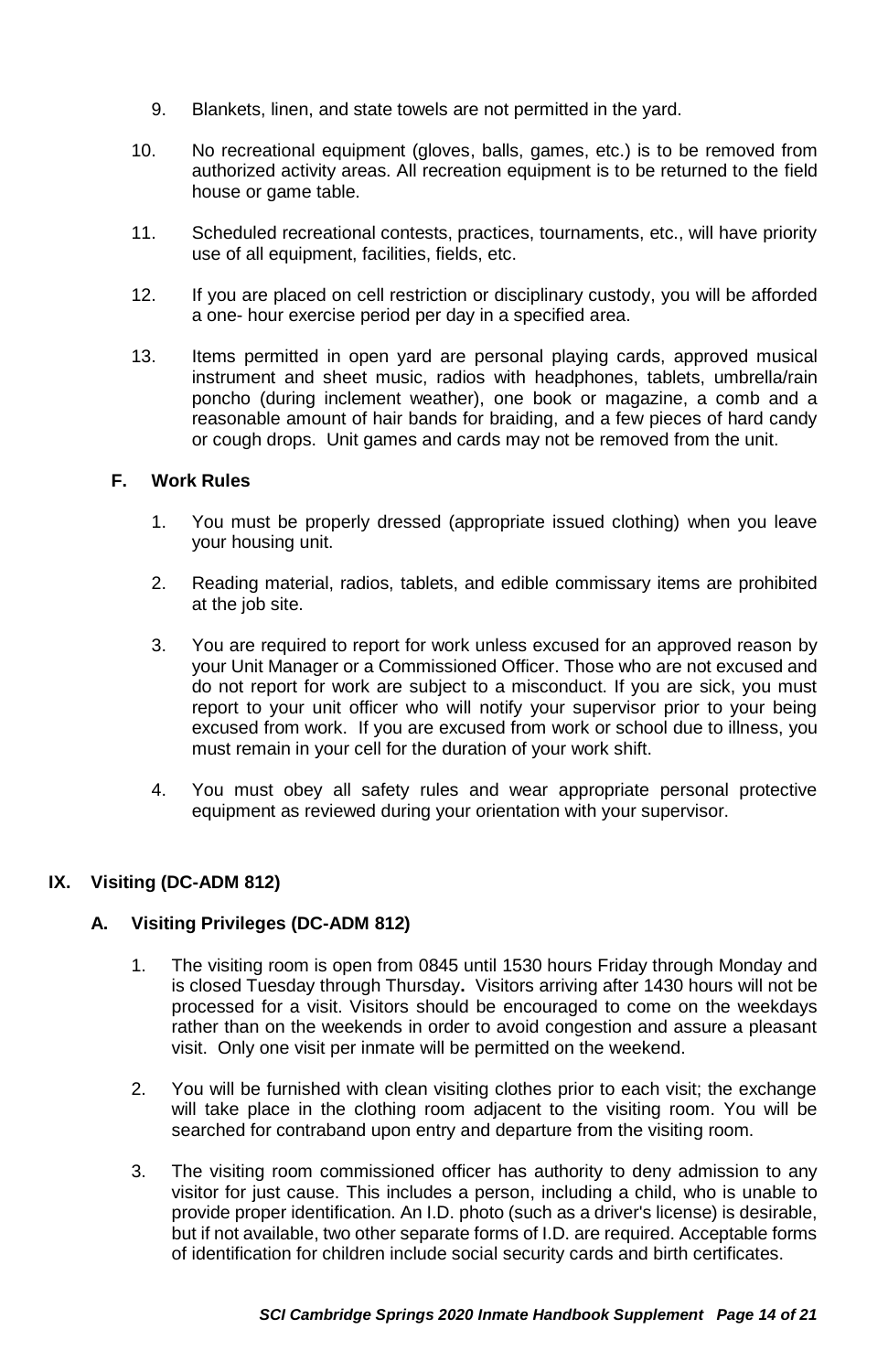- 4. Ladies' handbags, backpacks and purses are not permitted in the visiting room. Additionally, no money is permitted in the Visiting Room. Venda cards are available for purchase in the lobby, in which a maximum of \$75.00 can be placed on the card for use while visiting. The institution is not responsible for any lost or stolen cards.
- 5. Visitors may request a locker to place their belongings in prior to their visit. The visitor will be given a token to obtain a key to one of the lockers. Upon completion of the visit, the visitor will use the locker key to remove their items.
- 6. The exchange of any item during the visit is strictly prohibited unless specific permission is received from the visiting room officer.
- 7. A visitor may purchase refreshments for you from the vending machines in the visiting room. All food must be removed from its original package, placed on a paper plate, and the original package discarded. All items are subject to inspection.
- 8. Former inmates and parolees as well as inmates on probation, may be permitted to visit with the prior written approval and written consent of the superintendent and parole/probation authorities.
- 9. A maximum of eight visitors are permitted during any visit. Additional visitors will only be permitted with the advance approval of the superintendent or shift commander.
- 10. Non-contact visiting facilities shall be utilized for inmates in disciplinary and administrative custody status or as otherwise ordered by the superintendent. Disciplinary custody status inmates are permitted one, non-contact visit every 30 days for one hour with immediate family members on the approved visitor list only. Administrative custody status inmates are permitted one, non-contact visit per week with an approved visitor as noted on their visiting list.
- 11. Visitors are permitted to take the following items into the visiting room:
	- a. three loose diapers (no boxes);
	- b. three baby bottles (clear plastic only), pre-mixed formula or white milk;
	- c. two unopened baby food items (jars or plastic packaging) in original vacuumsealed containers (officers will open as needed by visitor);
	- d. clear plastic bag to carry diapers, food and formula. No diaper bags are permitted;
	- e. infant pacifier;
	- f. one receiving blanket for infants only
	- g. legal/religious material with prior approval;
	- h. Identification cards One photo I.D. or two non-photo I.D.'s required for all visitors, including children and infants**;** and
	- i. prescription glasses.
- 12. An interview may be held with a prospective employer concerning your parole plan. The counselor or parole services staff should ensure that prior notification is made with the visiting room after receiving approval through the deputy superintendent for centralized services.
- 13. Photos can be purchased by the visitors via the Visiting Room Venda Card. The cost is \$3 per picture. The photos can go either to the visitor or back to the housing unit with you. Only one inmate will be permitted per photo, with a limit of five photos taken.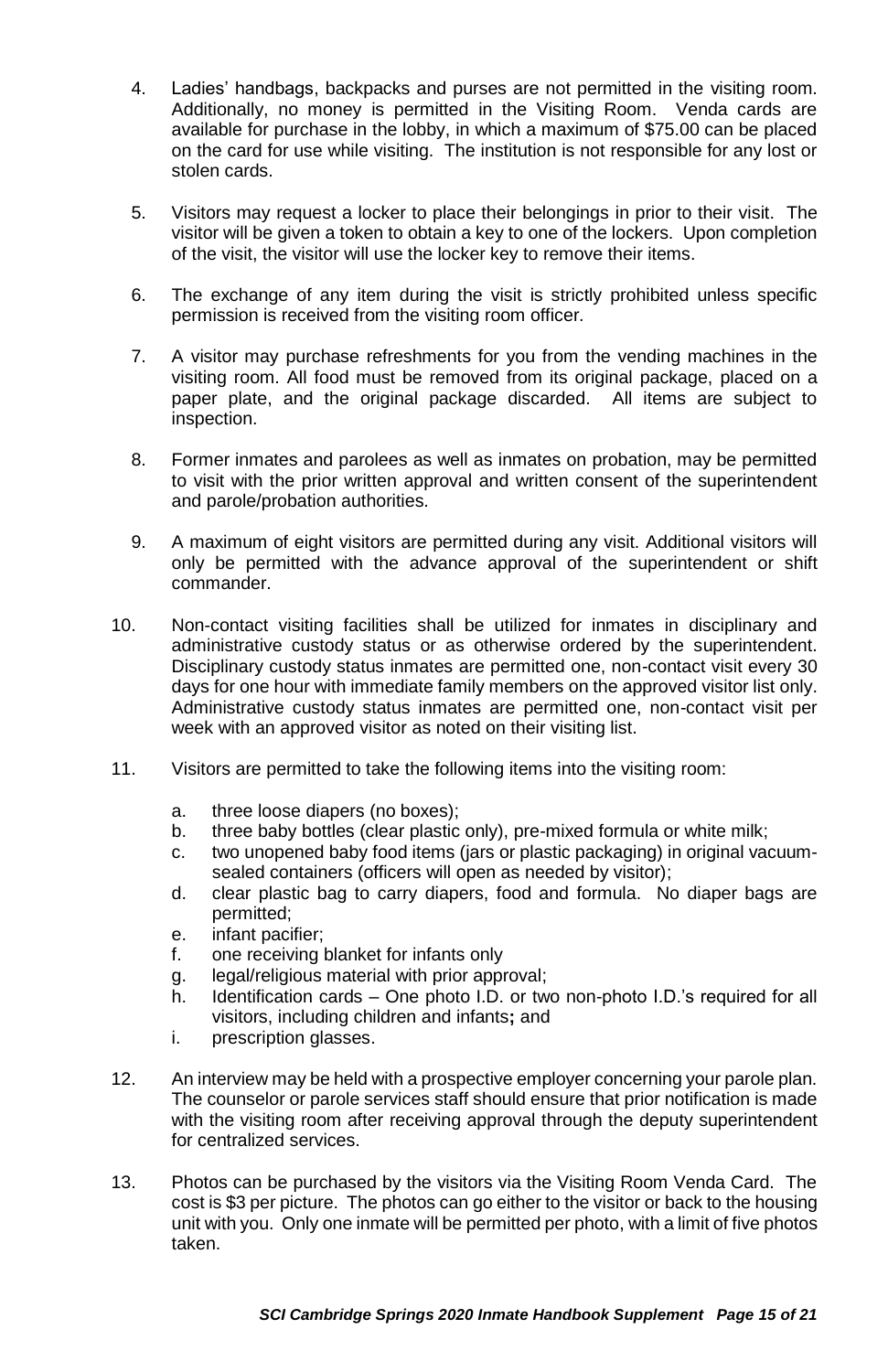- 14. All visitors are required to pass the metal detector. Individuals failing to comply with these guidelines may receive a one-hour, non-contact visit at the shift commander's discretion. Any further failure to comply with guidelines will result in DENIAL of visiting privileges.
- 15. Special and extended visiting requests should be made through the respective Unit Manager in advance.
- 16. Video Visitation units are also available for use. Details on scheduling video visitation are posted on the Department of Corrections public website for access to your family/friends.
- 17. All visitors, to include in-person and video visitation, are required to be listed on your approved visitation list.

## **X. Work Assignments (DC-ADM 816)**

## **A. Job Assignments**

If you are medically cleared, you are expected to accept a job assignment. You will be compensated only for hours worked in accordance to the *DC-ADM 816*. The inmate employment coordinator makes all job assignments. You do not have a right to a specific assignment or continuation in a particular job assignment; however, if you have special skills, you may be placed in a skilled job if openings are available. Operational needs will play a major role in the final job assignment.

It is important to note the following issues related to job assignments:

- 1. Pay raises are done at the discretion of work supervisors and based on inmate performance. Your work supervisor will document your progress using a progress report. Pay raises are not retroactive, nor are they automatic.
- 2. It is in your best interests to perform well at any job assignment you are given. Future job placement often depends on performance in the current assignment.
- 3. Jobs are assigned based on waiting lists and most inmates will be assigned to maintenance, food services, central laundry or janitorial work. Openings for some jobs, especially those involving skilled or semi-skilled work, will be for those who possess the needed skills and submit request slips to the inmate employment office requesting to be added to the waiting lists.
- 4. If you request a job change, you may also have your pay reduced to 19 cents per hour on the new job.
- 5. You should attempt to address employment issues through your supervisor first before submitting requests to the inmate employment office.
- 6. Inmates working in different departments in the institution have different pay schedules; so different groups get paid at different times of the month. Employment only processes payroll for each pay group one time a month. (Refer to a memo posted in the housing units for further details.)
- 7. The standard workday consists of six hours and the standard workweek consists of five days. The total number of school and work hours combined may not exceed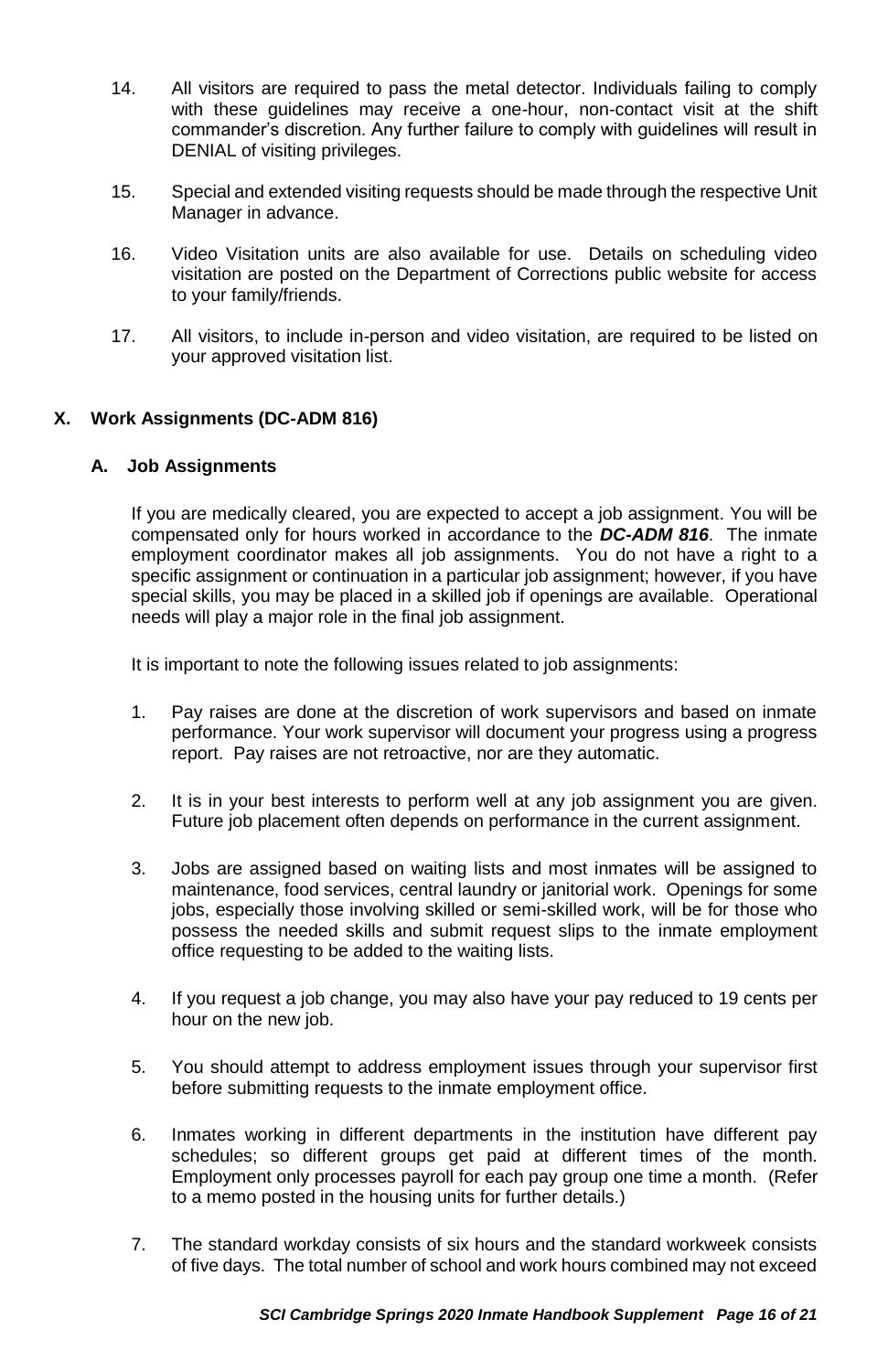eight hours. No overtime may be paid to an inmate working inside the facility except under emergency situations and with the approval of the Facility Manager/designee.

- 8. An inmate who refuses mandatory education or programming will be placed on unassigned status, including a loss of job/GLP, until the inmate attends the mandatory education or programming.
- 9. An inmate who refuses a work assignment shall not be compensated in any manner and she may be issued a misconduct. The inmate will be placed on unassigned status until the inmate accepts the position originally offered. If returned to the position offered, inmate will be placed at the starting rate for that position. Failure to accept the position a second time may result in a forfeiture of privileges including cable, phone, and tablet.
- 10. Different jobs are assigned different pay classes (unskilled, semiskilled, and skilled). The first assignment to a job is at the beginning of the pay step.
- 11. Upon completion of the Therapeutic Community, the inmate may write a request to be placed on the waiting list of her choice and will be assigned a job from the waiting list if one is available. The inmate does not retain the Therapeutic Community pay rate when assigned to her next job assignment.
- 12. A parole violator in pending status (PVP) is not eligible for GLP compensation or a work assignment until recommitted to the Department of Corrections through a Board Action and the Employment Office is notified or 60 days from reception, whichever is sooner.
- 13. If an inmate's housing assignment change precludes remaining on a particular work crew, she may be removed from her job and placed in GLP status pending placement into another job from her waiting list per criteria established by the DC-ADM 816 and institutional needs.
- 14. Your supervisor may suspend you without pay, pending action of a support team staffing or hearing examiner.
- 15. Inmates who are placed into the RHU have an automatic loss of job. Once out of the RHU, they will be placed on GLP.

## **B. Community Work Program**

Community Work Program is designated to allow you the opportunity to work on projects in the community. In order to be placed in the outside program, you must be staffed and approved for a 2MC custody level and program code. This program offers the opportunity to give something back to the community and pays at the rate of .51 cents per hour. You can apply for the program through your counselor.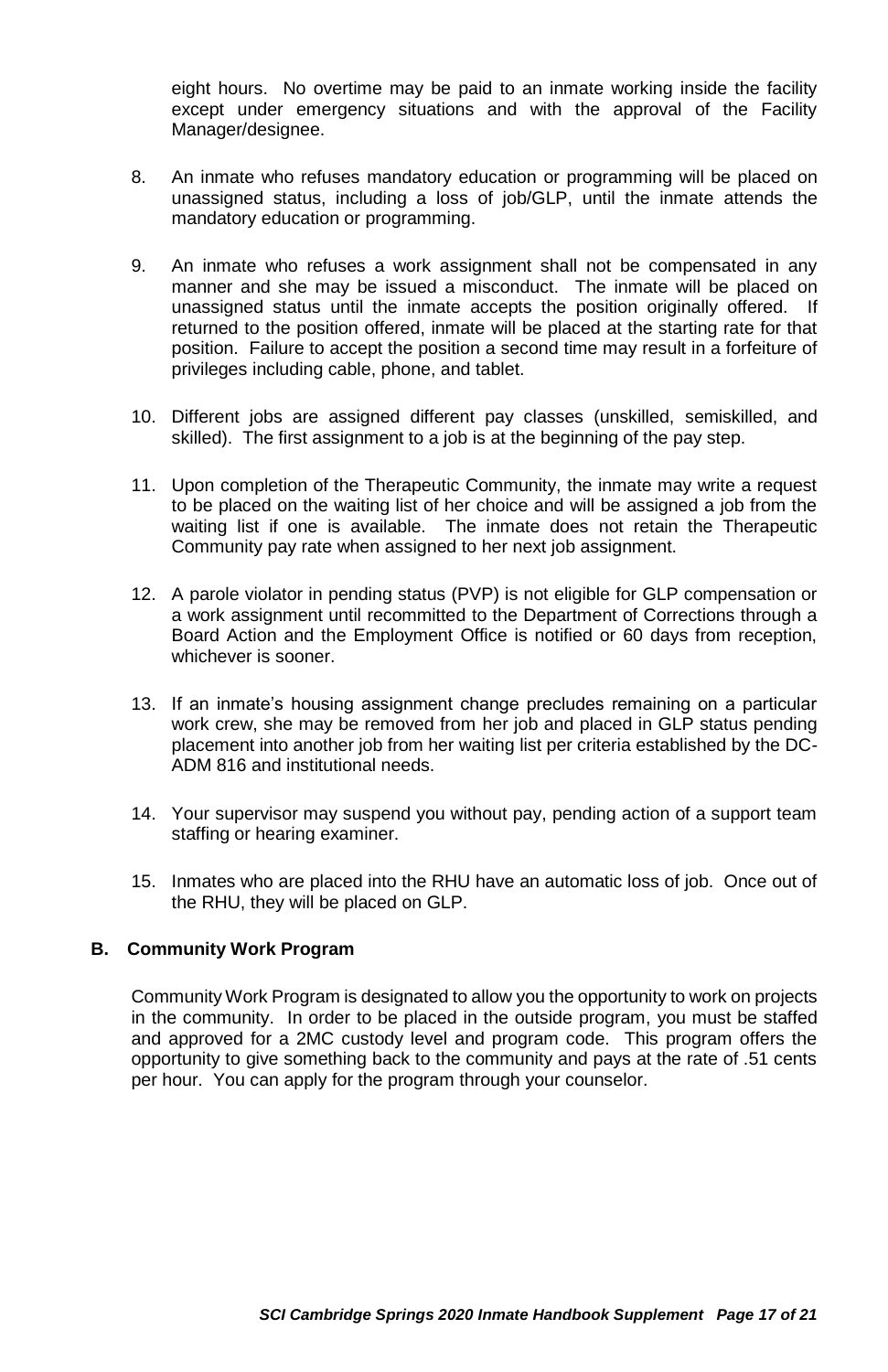## **Suicide Prevention "Living Through It" (DC-99)**

Feeling depressed, lonely, scared, without much hope for change? For many people, perhaps you, these feelings may be due to incarceration, loss of family member, the break-up of a close relationship, or one of any number of other reasons.

Reaching out is very important at times like this and is often very difficult. When you feel low, you don't need a lecture or advice that feels like a put down. You need someone who can listen to you with respect.

We will offer you someone to talk to, someone to help you cope with your crisis. Contact your Unit Manager. You may also contact the psychology department by submitting a request slip. Make sure you print your name, DOC number, housing unit, and date on the request slip. Feeling like you have someone to talk with gives hope!

How to Recognize a Crisis: People who experience a crisis may have already tried everything they can think of to solve their problem. Nothing seems to work. They may begin to feel hopeless and inadequate. This can be really scary. In fact, some people may do almost anything to escape it.

Unfortunately, many people feel that they have to solve their problems alone. Not seeing anything worthwhile from what they have already tried, they may try to hurt themselves. It may be they are standing too close to their problem to see their choices. This is why a trusted associate or a trained mental health counselor can be helpful.

Clues to Suicide: People find many ways of telling others how much they hurt. These are some of the things you may hear: (I can't take it anymore, It won't matter soon, I'm no good anyway, My family would be better off without me)

These are some of the behaviors of people who hurt so much that they may want to attempt suicide:

- ➢ Neglect of appearance or health.
- ➢ Always tired.
- ➢ Drawing away from close associates.
- ➢ Sudden edginess or restlessness.
- $\triangleright$  Talk of death or dving.
- $\triangleright$  Cutting or burning oneself.<br> $\triangleright$  Collecting pills or other means
- ➢ Collecting pills or other medications.
- ➢ Giving away prized possessions.

What you can do for others: (Stay calm, show concern, listen with respect, don't give advice that sounds like a put down, and tell the Corrections Officer that an inmate needs to see a counselor for help.) **Remember, help not asked for is no help at all!**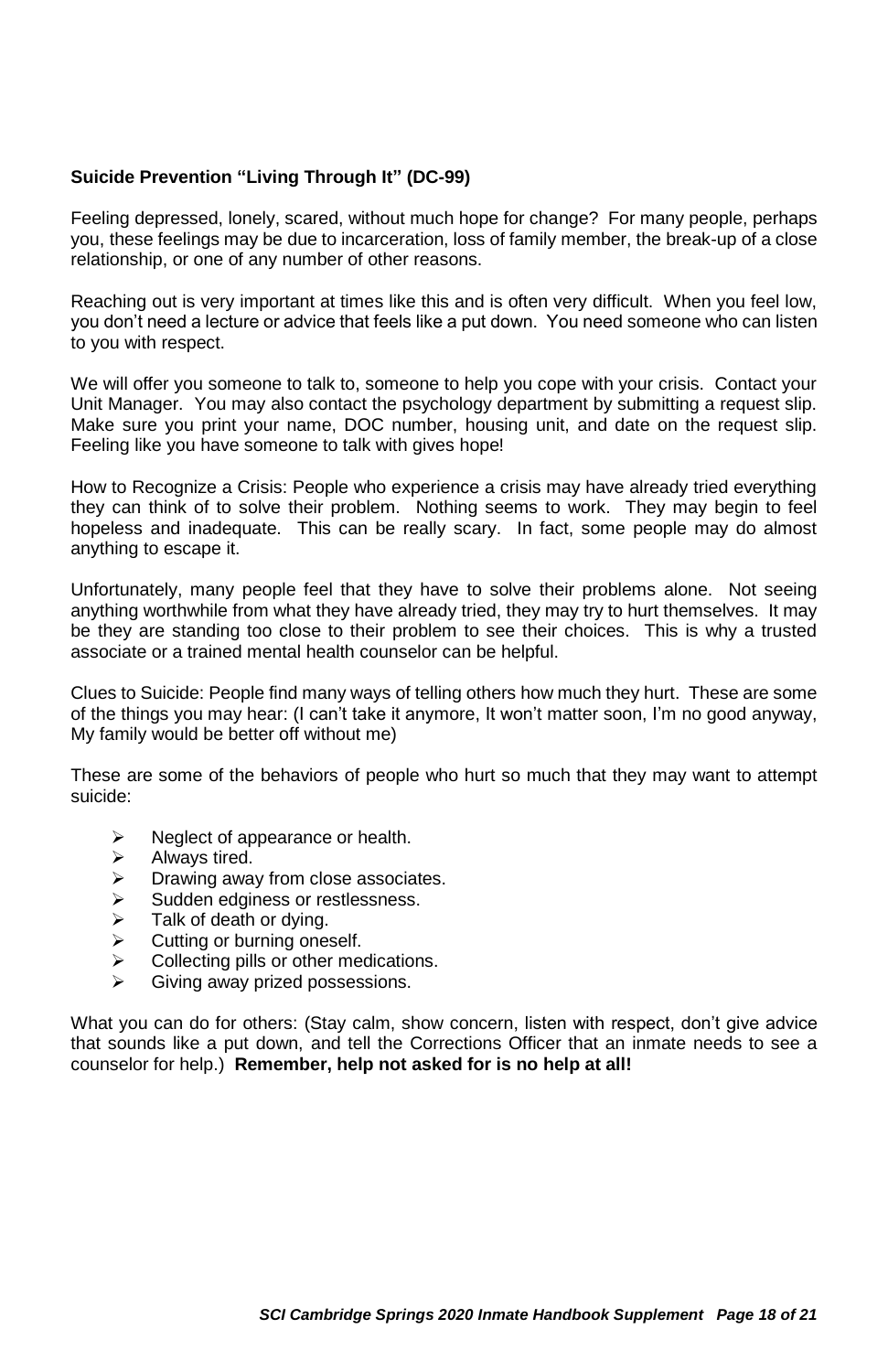#### **DAILY OPERATIONAL SCHEDULE**

#### **FORMAL COUNT**

- (Or after count clears) Med line open (Outside Maintenance Crews, CWP, TC Units to med line M-F), AM Dietary to work, Mainline open (Outside Maintenance crews, CWP, TC Units to 1<sup>st</sup> line to meal M-F)
- Movement Commissary workers
- Movement Walk and Jog (seasonal) and C.A.M.P. dog program Yard
- Walk and Jog return to units
- Work line movement All Maintenance Work Lines to include Mail Runners and Education Move (M-F)
- Yard, Dayrooms Open
- Trash and Cardboard Move
- Movement Activities, Programming
- Halftime Yard
- Movement Education (M-F), Library, Programming, Religious Services (Sunday)
- Movement to Activities, Programming
- Yard, Dayrooms Closed
- Movement Religious Services back to units (S/S)
- Movement AM Dietary, Programming, Education, Library, Activities back to units
- Movement PM Dietary workers to work. All inmates to include Maintenance return to the units except Dietary, CI, VR, Outside Maintenance Crews. **CEASE ALL INMATE MOVMENT**

#### **FORMAL COUNT**

- PM Dietary to work, CI back to the Units, Mainline/Med line open (**upon clearing count**), Mainline opens
- 1200 Daily Escape Siren Test
- Work line Movement Maintenance, CI, Chapel Workers, Bldg. 3 and 4 Janitors, and Commissary
- Movement Education Library, Programming, Bldg. 4 Activities
- Yard Opens (**or when Dietary clears**)
- Movement Religious Services (F,S,S)
- Daily Movement back to the Units
- Movement Programming, Bldg. 4 Activities

#### **CEASE ALL INMATE MOVEMENT FOR SHIFT CHANGE**

Resume normal Operations, Movement from Yard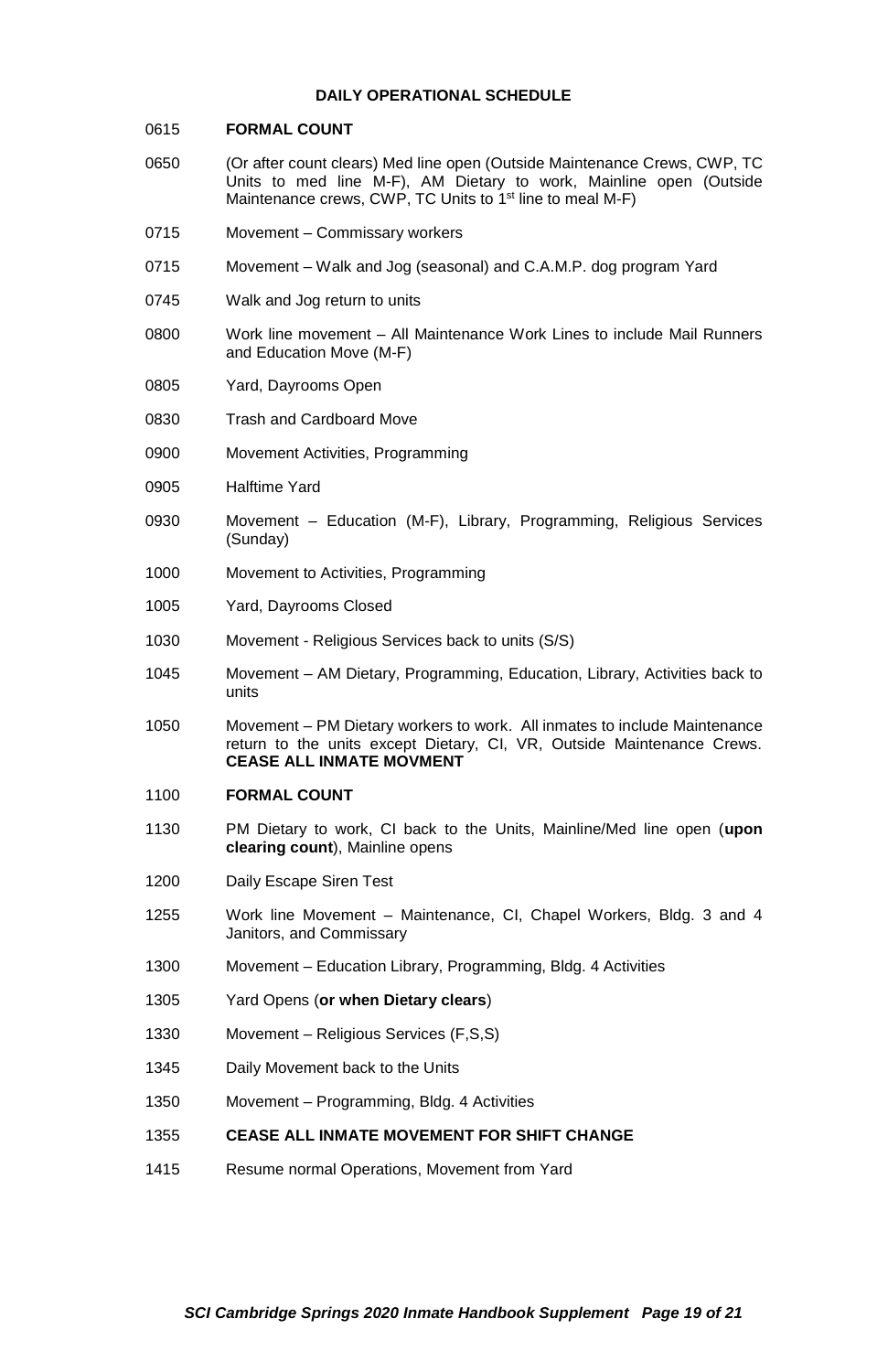| 1430 | Movement - Education, Library                                                               |
|------|---------------------------------------------------------------------------------------------|
| 1500 | Movement – Maintenance, Laundry, Cosmo, & Bldg. 4 Activities back to the<br>Units           |
| 1530 | Yard, Dayrooms Closed                                                                       |
| 1535 | Movement - Education, Library, Activities move back to Units                                |
| 1555 | <b>CEASE ALL INMATE MOVEMENT</b>                                                            |
| 1600 | <b>FORMAL COUNT</b>                                                                         |
| 1630 | (Or after count clears) PM Dietary to work, insulin/treatment to Medical,<br>Mainline opens |
| 1730 | Medline open                                                                                |
| 1800 | Movement - Bldg. 4 Activities, Programming, and Library (announce<br>Activities in Bldg. 4) |
| 1805 | Yard open (called by zone) & Dayrooms open (when announced by<br>Control)                   |
| 1815 | Trash and Cardboard Move                                                                    |
| 1830 | Zoned Open Rec (Note: Open Rec operates only during the winter<br>months)                   |
| 1900 | Movement – Activities, Programming, and Library                                             |
| 1905 | Movement from Yard                                                                          |
| 1910 | Movement to Yard called by zone                                                             |
| 1930 | Movement - Back from Open Rec. (seasonal)                                                   |
| 1935 | Movement – Open Rec (zoned to include PM Dietary, seasonal)                                 |
| 2000 | Movement – From Programming, Library Activities                                             |
| 2030 | Yard and Dayrooms closed (or at Dusk as determined by Shift<br>Commander)                   |
| 2035 | All Programming ends and Activities Closed, All inmates return to the<br>Housing Units.     |
| 2055 | <b>CEASE ALL INMATE MOVEMENT</b>                                                            |
| 2100 | <b>FORMAL COUNT</b>                                                                         |
| 0100 | <b>FORMAL COUNT</b>                                                                         |
| 0400 | Early wake up - Early shift workers/showers                                                 |
| 0500 | Movement - AM Dietary Workers                                                               |
| 0530 | Early release movement to Bldg. 3                                                           |
| 0550 | Movement - Insulin to Bldg. 3                                                               |

 THERE WILL BE TWO RANDOM SILENT COUNTS CONDUCTED BETWEEN 10:00 PM AND 6:00 AM

EMERGENCY MEDICAL ATTENTION IS AVAILABLE DAILY ON A 24-HOUR BASIS